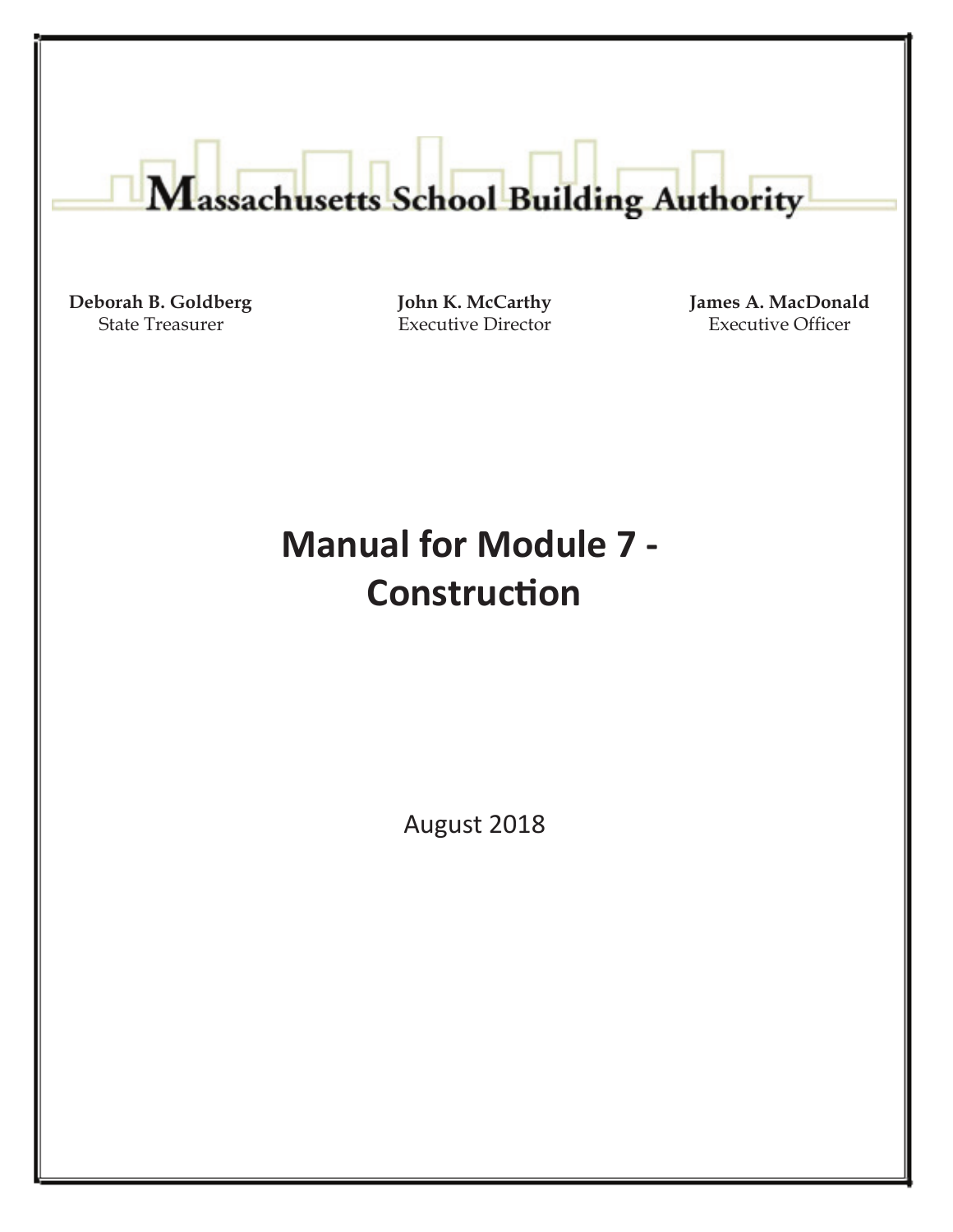Table of Contents

Module 7 – Construction

| A. Welcome to Module 7 |                                                                               | 3      |
|------------------------|-------------------------------------------------------------------------------|--------|
|                        | <b>B.</b> Construction Deliverable Procedures                                 | 5      |
|                        | 1. DCAMM Evaluation Notifications                                             | 5      |
|                        | C. The Project Funding Agreement Bid Amendment                                | $\tau$ |
| 1.                     | <b>Bid Savings</b>                                                            | 8      |
|                        | 2. Site Costs                                                                 | 9      |
|                        | 3. Categorically Ineligible Scope                                             | 9      |
|                        | 4. Overall Scope Exclusion                                                    | 9      |
|                        | 5. Soft Cost Exclusions                                                       | 10     |
|                        | 6. Other Budgeted Costs in Construction Budget                                | 10     |
|                        | 7. Budget Revision Requests                                                   | 11     |
|                        | 8. Sequence of Exclusions                                                     | 11     |
| 9.                     | Updating the Project Schedule                                                 | 11     |
|                        | D. Change Order Submittals                                                    | 12     |
|                        | 1. Procedures governing Change Order Eligibility Review                       | 13     |
| 2.                     | Guidelines for Eligibility Determinations of Change Orders                    | 14     |
|                        | Scope, Schedule and Budget of the Project<br>a.                               | 14     |
|                        | b. Categorically Eligible Costs                                               | 16     |
|                        | c. Funding Limits                                                             | 16     |
|                        | 3. Reconsideration of Change order Eligibility Determinations                 | 17     |
|                        | E. Guaranteed Maximum Price ("GMP") Contingency Submittals                    | 18     |
|                        | 1. Costs that may be reimbursed for payments made from either GMP or          |        |
|                        | <b>Construction Contingency</b>                                               | 18     |
|                        | 2. Costs that should be paid exclusively from GMP Contingency, not from       |        |
|                        | <b>Construction Contingency</b>                                               | 19     |
|                        | 3. Costs ineligible for MSBA reimbursement                                    | 19     |
|                        | 4. Procedures governing GMP Contingency Expenditure Eligibility Review 20     |        |
|                        | 5. Reconsideration of GMP Contingency Eligibility Determinations              | 21     |
|                        | F. Budget Revision Requests                                                   | 21     |
|                        | 1. BRRs that reconcile buy savings, holds and allowances – CMR contracts 23   |        |
|                        | 2. BRRs for budgetary matters other than buy savings, holds and allowances 24 |        |
|                        | 3. Process for submitting BRRs                                                | 24     |
| 4.                     | Eligibility Determinations in regard to BRRs                                  | 25     |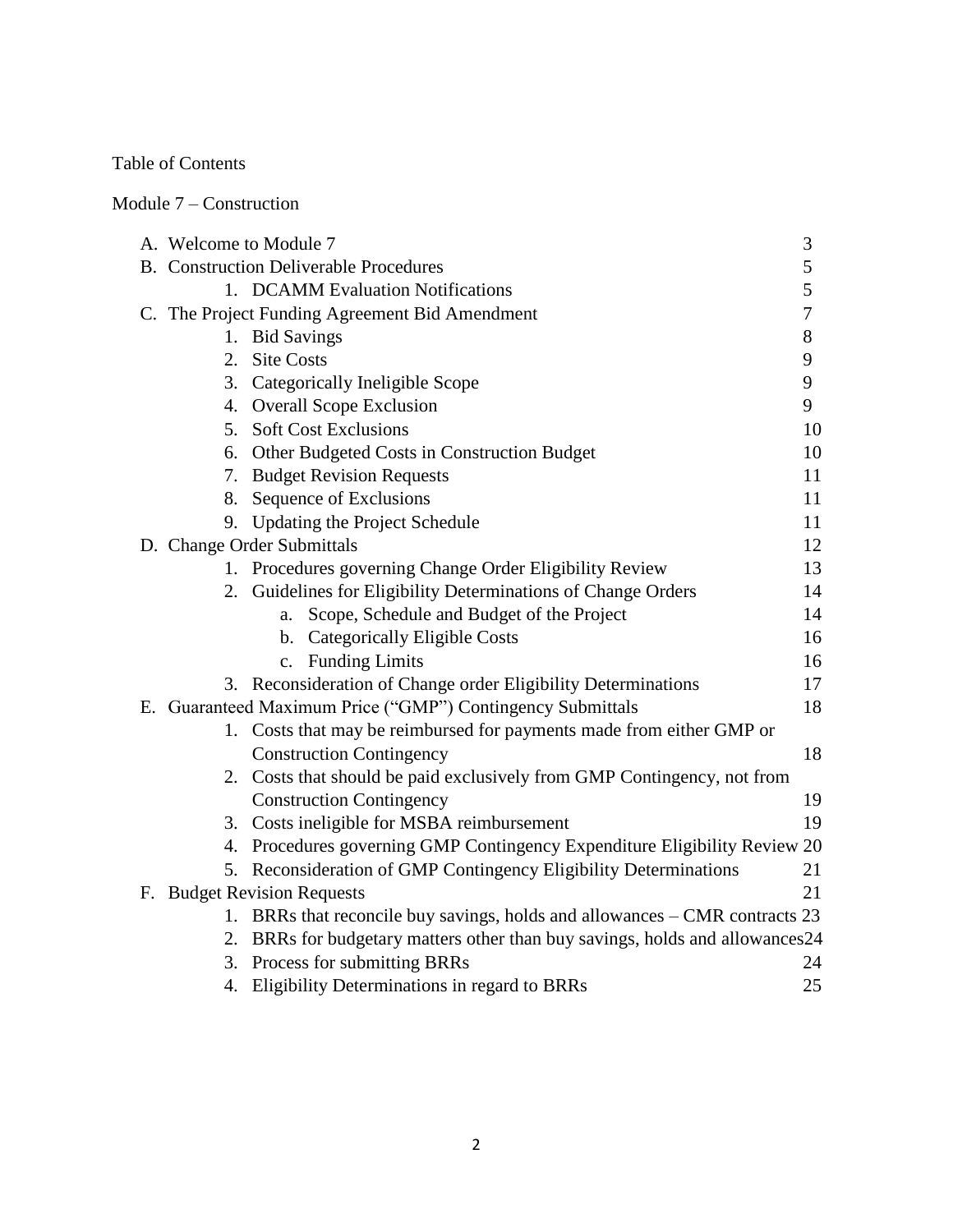#### **Module 7 - Construction**

If the District has completed all steps defined in Module 6 (Design Development), the District is ready to proceed with Construction as set forth in Module 7 (Construction). Module 7 is one of eight MSBA modules intended to provide a guide to the procedures and approvals needed to work collaboratively with the MSBA.

#### **A. Welcome to Module 7 – Construction**

Module 7 (Construction) begins with the first Notice to Proceed. During Module 7 (Construction), the MSBA Construction Administration team monitors the project for compliance with the Project Funding Agreement ("PFA") and any amendments to the PFA, including the "Bid Amendment," with particular regard to scope, budget and schedule as set forth in the PFA and any amendments. The MSBA requires monthly submissions of a report by the Owner's Project Manager ("OPM") to facilitate this monitoring, and also conducts regular site visits to the project.

During Module 7, the District and its team collaborate with the MSBA to:

- Amend the Project Funding Agreement to account for bid results or a Guaranteed Maximum Price.
- Determine eligibility of change orders for MSBA reimbursement.
- Determine eligibility of Guaranteed Maximum Price ("GMP") contingency expenses for MSBA reimbursement.
- Process Budget Revision Requests to align MSBA Progress Payment ("Pro-Pay") budgets to Schedules of Value and project Soft Costs.
- Address issues concerning project scope, budget, cash flow and schedule.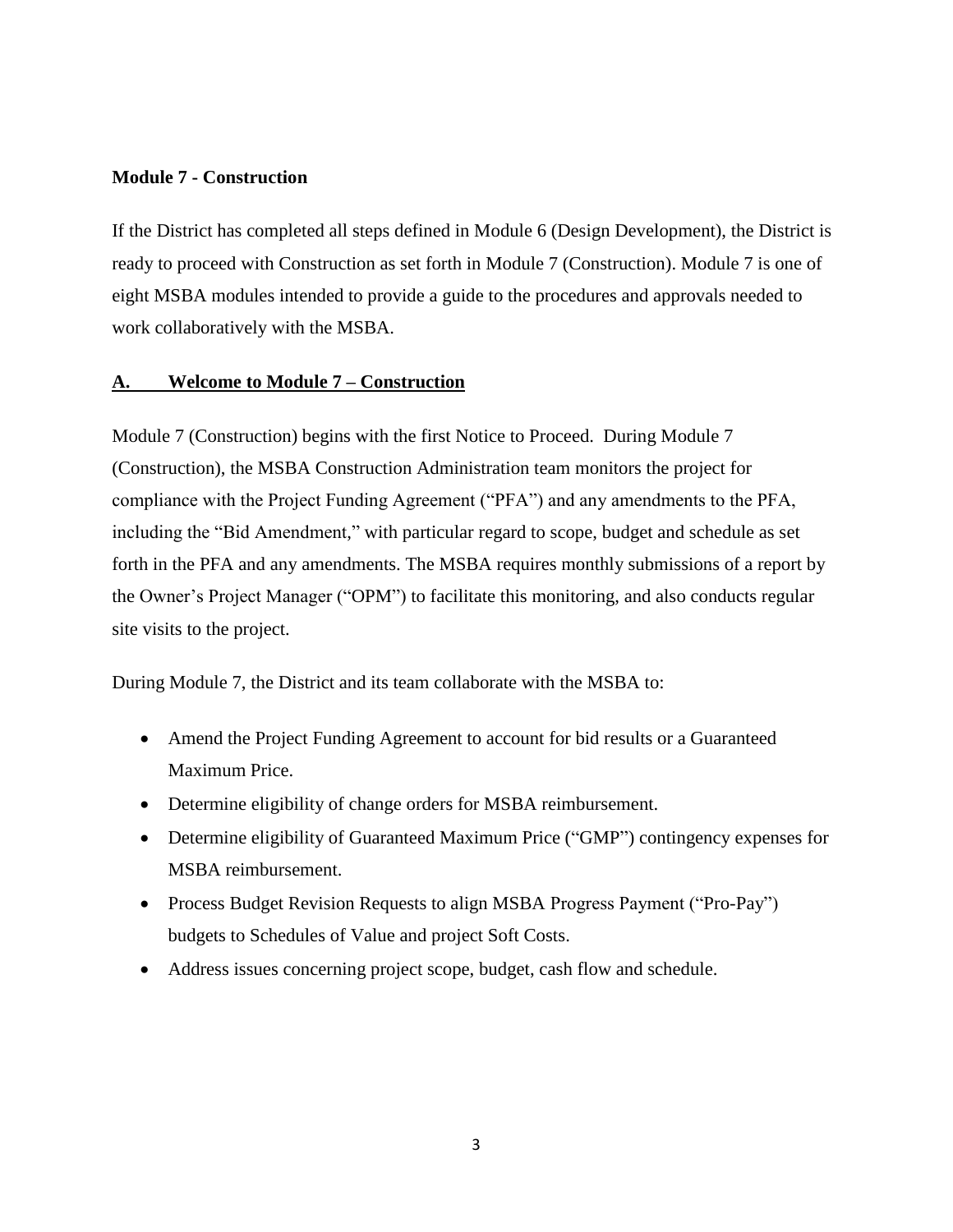During Module 7, the District is always encouraged to reach out to the MSBA Project Coordinator to raise any issues or questions that the District may have. In addition, to facilitate communication, the following meetings are scheduled between the District and the MSBA:

- Site visits. The MSBA will conduct the first scheduled site visit approximately two months following the start of construction and the notice to proceed. The MSBA Project Manager will contact the District and the OPM to arrange a mutually agreeable meeting time. Site visits are conducted at the project site and usually last two to three hours.
- Pro-Pay Training. As the District begins to submit costs against a budget that includes the General Contractor or Construction Manager's Schedule of Values, Pro-Pay submission becomes more complex. The District is encouraged to attend a Pro-Pay training as a refresher course.

Module 7 participants will include, at a minimum, the following:

- Representatives of the School Building Committee as submitted by the District and approved by the MSBA in the School Building Approval form, as well as elected officials and other District representatives, as deemed necessary by the District to show the educational and financial support of the District for the project.
- The OPM as submitted by the District and approved by the MSBA in accordance with MSBA regulations and policies.
- The Designer as selected locally by the District and approved by the MSBA for projects estimated to cost less than \$5 million or as selected through the MSBA's Designer Selection Panel for projects estimated to cost \$5 million or more.
- The General Contractor or Construction Manager as contracted by the District.
- The MSBA, through the assigned MSBA Project Manager and Project Coordinator.

Module 7 has been provided as a general guide for Districts and their teams to plan their work in a collaborative effort in accordance with the MSBA's procedures and requirements. Just a reminder that, as with all MSBA modules, this module is not intended to replace or supersede the services required by any OPM or Design contracts into which the District enters. The Designer and OPM shall each be solely responsible for performing the services required by their contracts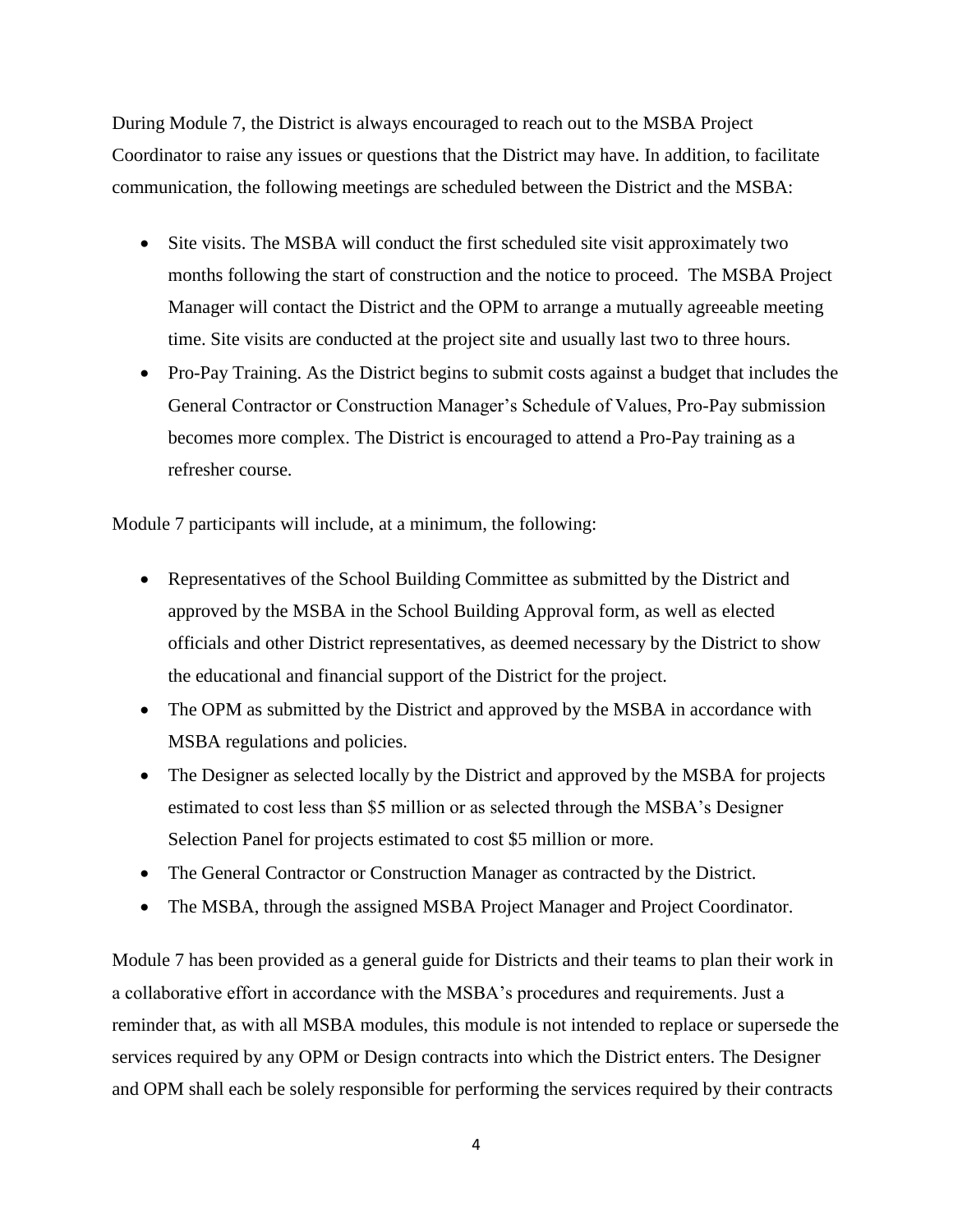with the District, and nothing in this module shall be construed as relieving the Designer or OPM from their duties and responsibilities.

#### **B. Construction Deliverable Procedures**

All documents and materials submitted to the MSBA during the course of the construction must be transmitted by the OPM or the District. When the OPM transmits documents, the OPM is required to compile and coordinate all deliverables prior to delivery to the MSBA including all items from the District or Designer.

The following project deliverables are required during Module 7:

- Budget Revision Requests if necessary
- Change Orders
- Change Order Logs
- DCAMM Evaluation Notifications at 50% and 100%
- Designer Contract Amendments
- GMP Expenditure Log with supporting documentation
- OPM Contract Amendments
- OPM Reports and attachments
- PFA Bid Amendment (executed copy)
- Reconsideration Letters if necessary
- Reimbursement Requests and supporting documents
- Schedule of Values

#### **1. DCAMM Evaluation Notifications**

Among the construction deliverables required by the MSBA in Module 7 are DCAMM Evaluation Notifications.

The Massachusetts Division of Capital Asset Management and Maintenance ("DCAMM") has a standard contractor evaluation form ("DCAMM Evaluation") that must be completed for every public building construction project "at the 50% completion stage" ("the 50% DCAMM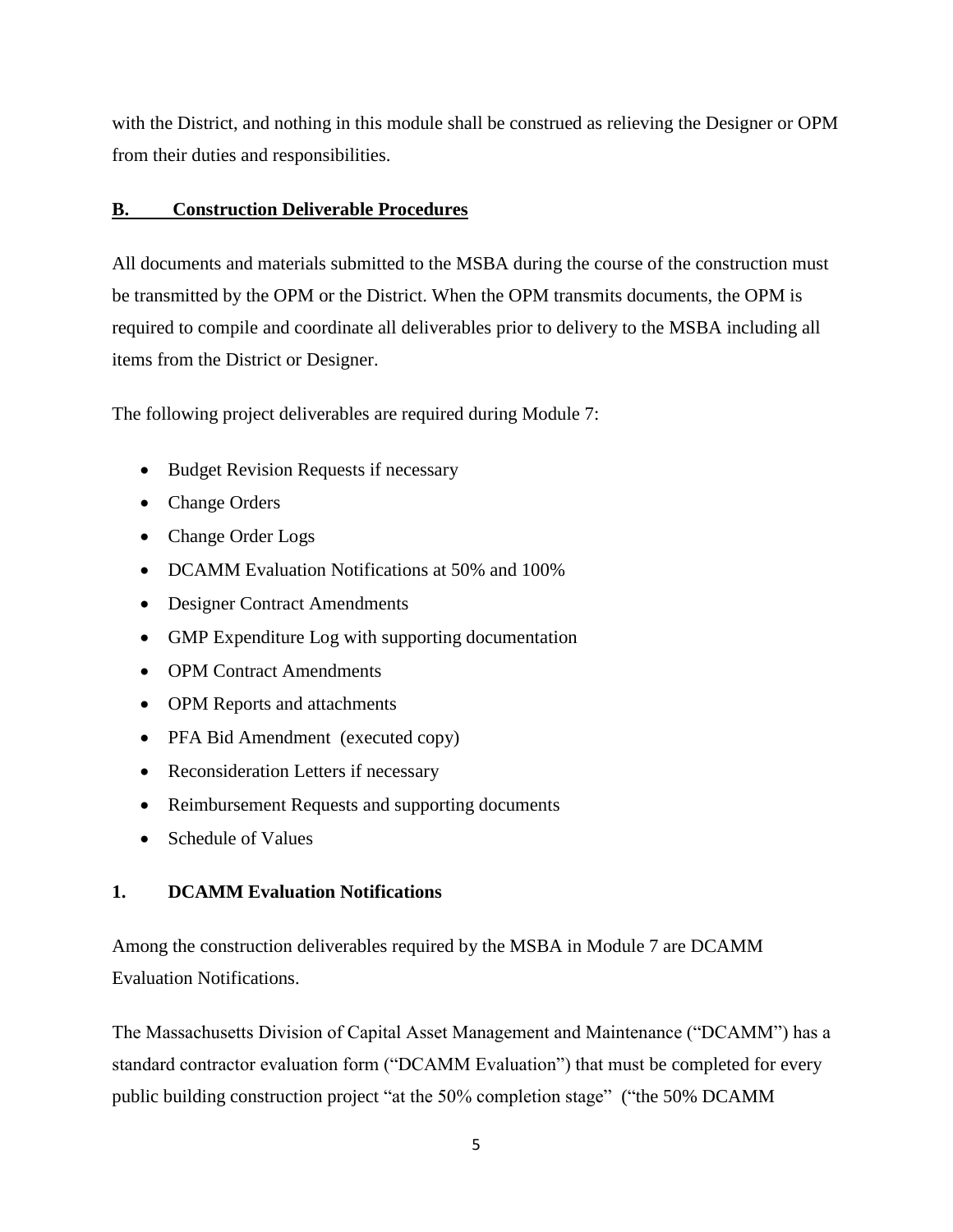Evaluation") and upon completion of a building project ("the 100% DCAMM Evaluation"). At both stages the DCAMM Evaluation must be sent to the relevant contractor and subcontractors (filed sub-bidders only). At project completion, the completed 100% DCAMM Evaluation must be submitted to DCAMM. These steps are required by Massachusetts law. See M.G.L. c. 149, § 44D (7) and 810 CMR 8.02.

The 50% and 100% DCAMM Evaluation forms and associated instructions can be found on the DCAMM website. Massachusetts law further requires 100% DCAMM Evaluations to be completed by the School District or other public agency in Massachusetts and submitted to DCAMM within 70 calendar days from completion of the project for General Contractors, or within 90 calendar days from completion of the project for Sub-Bidders.

The MSBA has developed a 50% DCAMM Evaluation Notification ("50% Notification") that requires the District to list the grades that are awarded to each contractor and subcontractor (filed sub-bidders only) evaluated at 50% project completion, and to affirm that the 50% DCAMM Evaluation has been sent to the contractor. The 50% Notification is to be completed and submitted to the MSBA no later than four (4) months subsequent to the 50% completion stage. Failure to submit the 50% Notification within the requisite time will affect the processing of subsequent reimbursement requests.

The MSBA has also developed a 100% DCAMM Evaluation Notification ("100% Notification") to be completed and submitted to the MSBA when the 100% DCAMM Evaluation is submitted to DCAMM. The 100% Notification requires the District to list the grades that are awarded to each contractor and subcontractor (filed sub-bidders only), and to affirm that the 100% DCAMM Evaluation has been sent to the contractor and to DCAMM. Submission to the MSBA of the 100% Notification is a prerequisite to closing a project with the MBSA and receiving final audit approval. In the absence of the 100% Notification, a project cannot be closed, and the District will not receive final payment from the MSBA.

6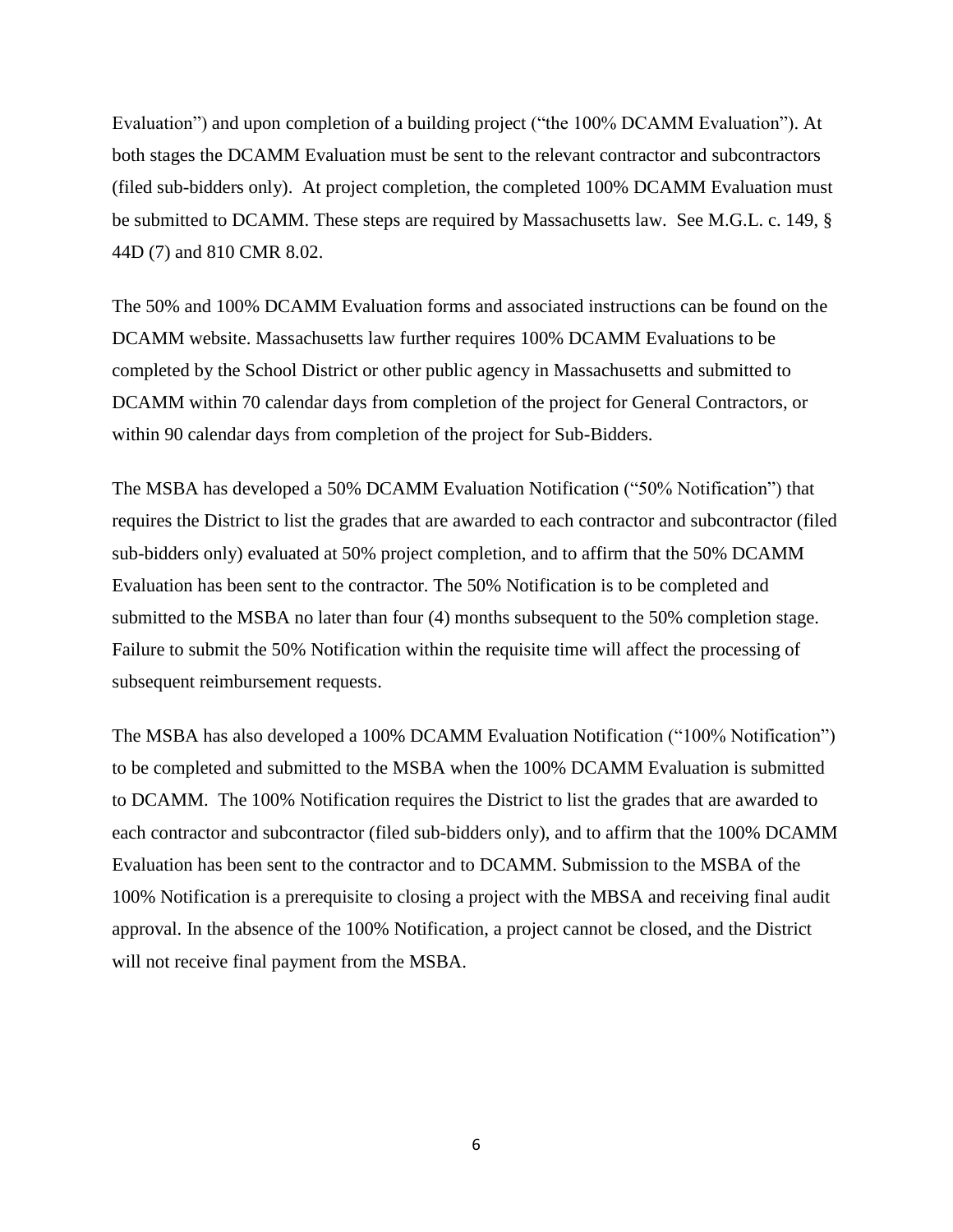#### **C. The Project Funding Agreement Bid Amendment**

When the MSBA and the District execute a Project Funding Agreement ("PFA"), they enter into a funding agreement to abide by the scope, budget and schedule of their project. The Total Project Budget established by the PFA includes a Maximum Total Facilities Grant, which is the most that the MSBA will contribute toward a project. The Maximum Total Facilities Grant cannot increase during the life of a Project without approval by the MSBA Board of Directors.

After the PFA is executed, the District may bid its project or negotiate a Guaranteed Maximum Price ("GMP") with its Construction Management firm. If the lowest, responsible bid or the GMP accepted by the District for the construction of the Project is lower than the corresponding amount set forth in the Total Project Budget, the MSBA will reduce the Maximum Total Facilities Grant accordingly. In the event that the lowest, responsible bid or GMP accepted by the District for the construction of the Project exceeds the corresponding amount set forth in the Total Project Budget, the MSBA will not make any adjustments to its Maximum Total Facilities Grant on account of the bid, and the increased costs will be the sole responsibility of the District. In the event that the lowest, responsible bid or GMP accepted by the District for construction of the project exceeds the corresponding amount set forth in the Total Project Budget, the District may use a reasonable amount of the owner's and/or construction contingency to fund the cost of any such budget overrun. Such expenditures of owner's and/or construction contingency funds for the purpose of funding such budget overruns will not be eligible for reimbursement by the MSBA and will be the sole responsibility of the District.

The "PFA Bid Amendment" is a legal amendment to the PFA based on a new budget that reflects the bid or GMP cost. It is developed after the District awards the Project to the General Contractor that is the winning bidder, or negotiates the GMP, and is based upon the new Schedule of Values ("SOV") reflecting the awarded or negotiated project cost. The purpose of the PFA Bid Amendment is to amend the Project Budget and reconcile it with the Maximum Total Facilities Grant as set forth in the PFA, and create a better-defined budget and corresponding grant as a result of bidding or the negotiated GMP.

7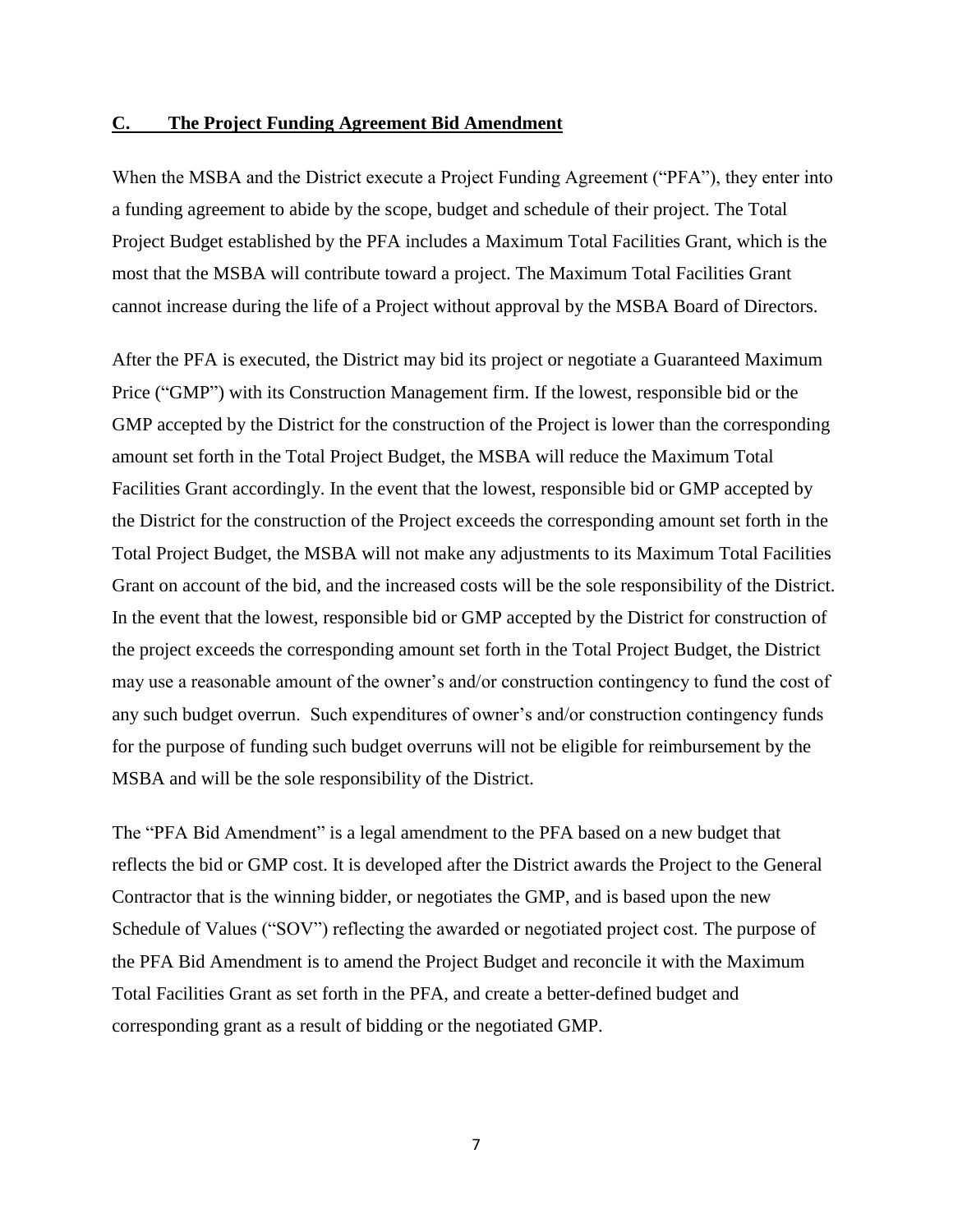The PFA Bid Budget is returned to the District with a legal agreement that formally amends the PFA to include the updated budget and is used to update the Pro-Pay system to accommodate the accurate submission of reimbursement requests.

The following considerations are relevant to the MSBA's establishment of the PFA Bid budget:

- Bid savings
- Site costs
- Categorically ineligible scope
- Overall scope exclusion
- Soft cost exclusions
- Other budgeted costs in the construction budget
- Budget Revision Requests ("BRRs")
- Sequence of exclusions

#### **1. Bid Savings**

Bid savings are the difference between the PFA Budget and the Budget as determined by the bids or GMP ("Bid Budget"), in the case that the Bid Budget is less than the PFA Budget.

When a District has bid savings, the District Share of bid savings may be applied to project costs but will be ineligible, and therefore will not increase the MSBA's participation in the grant. The District can only apply the District Share of bid savings to project costs and cannot apply the MSBA Share. The MSBA Share of bid savings is the percentage of bid savings that corresponds to the Reimbursement Rate; thus, the MSBA Share is 32% of bid savings where a District's Reimbursement Rate is 32%. The District Share of bid savings is defined as the total amount of bid savings minus the MSBA Share. Bid savings will be applied at the time of the PFA Bid Amendment.

If considering applying the District Share of bid savings to a project, the District should work with District Counsel to ensure the application of bid savings is in accordance with and permitted by appropriate local approval or appropriation of funding. Certification of compliance with local approvals and appropriation, signed by District Counsel, must be submitted to the MSBA. The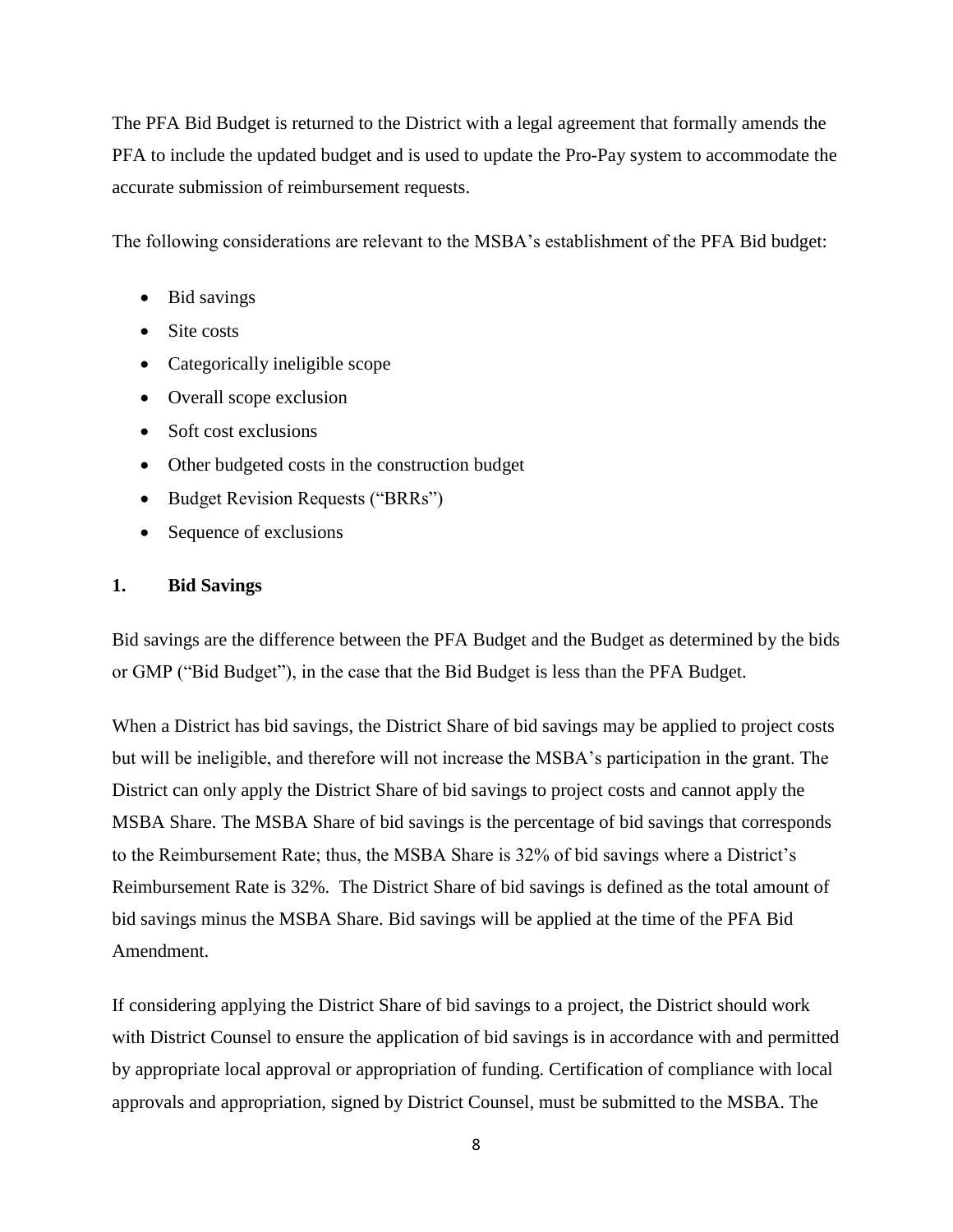District should inform the MSBA of its intent to apply the District Share to project costs at the time the Schedule of Values is submitted to the MSBA for review in association with the PFA Bid Amendment.

#### **2. Site Costs**

At PFA, the site cost funding limit is calculated as 8% of building costs. The cost of site work in excess of the 8% funding limit is excluded from participation, and the MSBA will enter a "site work exclusion" into the Project Budget for the amount of excluded costs for site work. The amount of the site work exclusion is not recalculated at PFA Bid, regardless of changes to the building costs.

#### **3. Categorically Ineligible Scope**

The MSBA will not participate in categorically ineligible costs, which are set forth in the Appendix of Categorically Ineligible Costs. Such scope includes Underground Storage Tank removal or Vinyl Asbestos Tile abatement, which will be excluded in the line item where it is budgeted. Categorically ineligible scope that involves many line items, such as, for example, district administrative space, may be specifically excluded within the line items where it occurs, or it may be excluded on a percentage-wise basis throughout the construction costs. Mark-ups associated with categorically ineligible scope are also excluded.

#### **4. Overall Scope Exclusion**

The MSBA participates in the cost of construction up to the applicable construction cost per square foot amount. Beyond that amount, the District is responsible for 100% of the costs. In other words, costs in excess of this amount are 100% excluded, and represented in the Project Budget as exclusion, known as the "overall scope exclusion." The portion of construction costs in which the MSBA will participate is determined, first, by multiplying the eligible square footage of the building times the eligible cost per square foot, and second, by adding to that sum the cost of marked-up eligible demolition and abatement. This calculation is performed at the time of the PFA, and then performed again at the time of the PFA Bid; however, the proportion of construction costs in which the MSBA will participate will not increase at PFA Bid.

9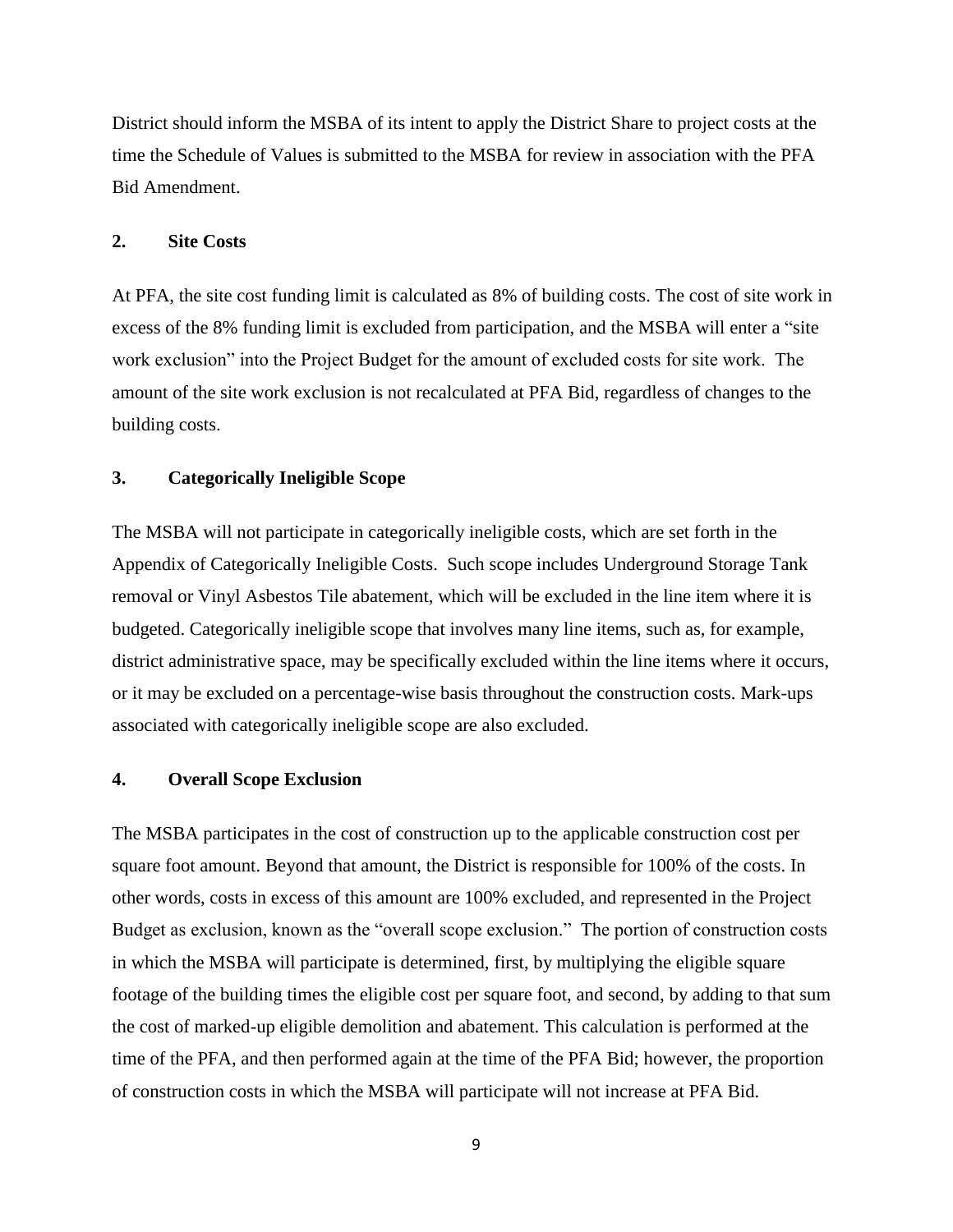#### **5. Soft Cost Exclusions**

At the PFA and at the PFA Bid, the MSBA also enters soft cost exclusions. At the PFA Bid, the MSBA examines soft cost exclusions from the PFA, which are verified against the same funding parameters used in the PFA:

- Consultant Fees. OPM Basic Services that exceed 3.5% of the construction budget are excluded. Designer Basic Services Fees that exceed 10% of the construction budget are excluded.
- Total soft costs that exceed 20% of the construction budget are excluded.
- Furniture, fixtures and equipment ("FF&E") costs are excluded where they exceed the FF&E funding limit of \$1200 per student.
- Technology costs are excluded when they exceed the Technology funding limit of \$1200 per student.

#### **6. Other Budgeted Costs in the Construction Budget**

Other budgeted costs in the Construction Budget, which are generally calculated in addition to the Construction Trades Subtotal, are recalculated at PFA Bid.

The following budget lines represent budgeted costs in the PFA budget which are generally calculated in addition to the Construction Trades Subtotal:

- Design and Pricing Contingency
- Design Bid Build Sub-Contractor Bonds
- Design Bid Build Insurance
- General Conditions
- Design Bid Build Overhead and Profit
- GMP Insurance
- GMP Fee
- GMP Contingency
- Escalation to Mid-Point of Construction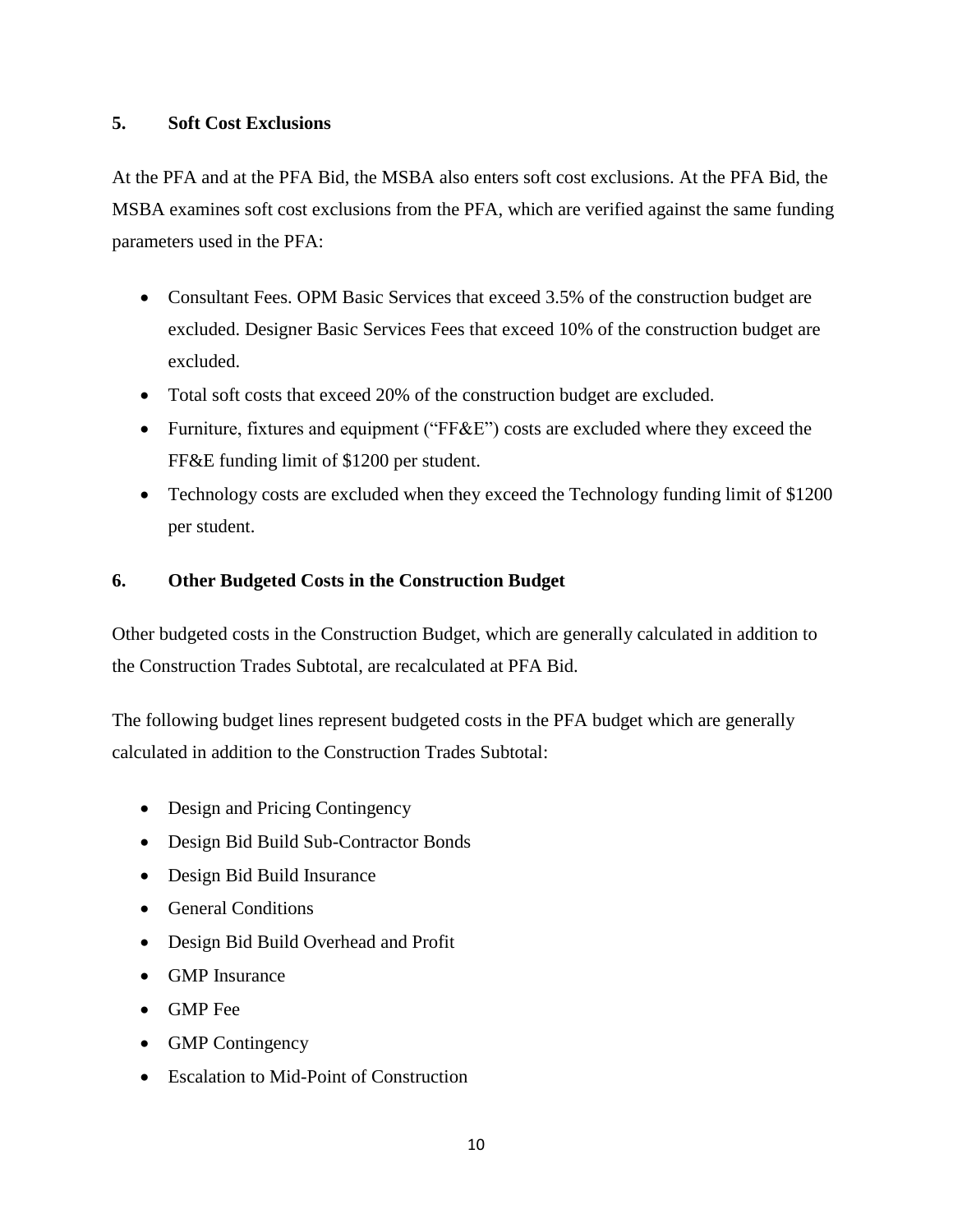In the PFA Bid Amendment, these amounts are recalculated and reflected in the following budget line items:

- GMP Fee
- GMP Insurance
- GMP Contingency
- Division 1- General Requirements

Specific exclusions within the Construction Trades in the PFA Budget are applied to categorically ineligible items such as site costs over the funding limit or Vinyl Asbestos Tile abatement costs. Mark-ups on such categorically ineligible items are excluded.

### **7. Budget Revision Requests ("BRRs")**

The PFA Bid Amendment Budget will be updated to include revision by all Budget Revision Requests (BRRs) approved by the MSBA since the establishment of the PFA Budget. Please reference the BRR section of this manual for guidance on the eligibility of BRRs. All BRRs should be up to date before preparation of the PFA Bid Amendment.

#### **8. Sequence of Exclusions**

The MSBA generally seeks to place exclusions from grant eligibility in the same sequence in all projects. Site work exclusions are hosted in the site work line items (Divisions 31-33). Exclusions for project-specific categorically ineligible costs and scope are discussed above in reference to Categorically Ineligible Scope. All other exclusions are distributed among the lines of the Construction Budget except the site work line items, beginning with the line item with the greatest budget. In CMR Projects, these other exclusions are distributed first to the GMP Contingency, and then to the line items of the Construction Budget in the same sequence as Design Bid Build projects.

#### **9. Updating the Project Schedule**

In addition to preparing the Schedule of Values, which is the basis for the PFA Bid Amendment, the General Contractor or Construction Manager will prepare a construction schedule. Within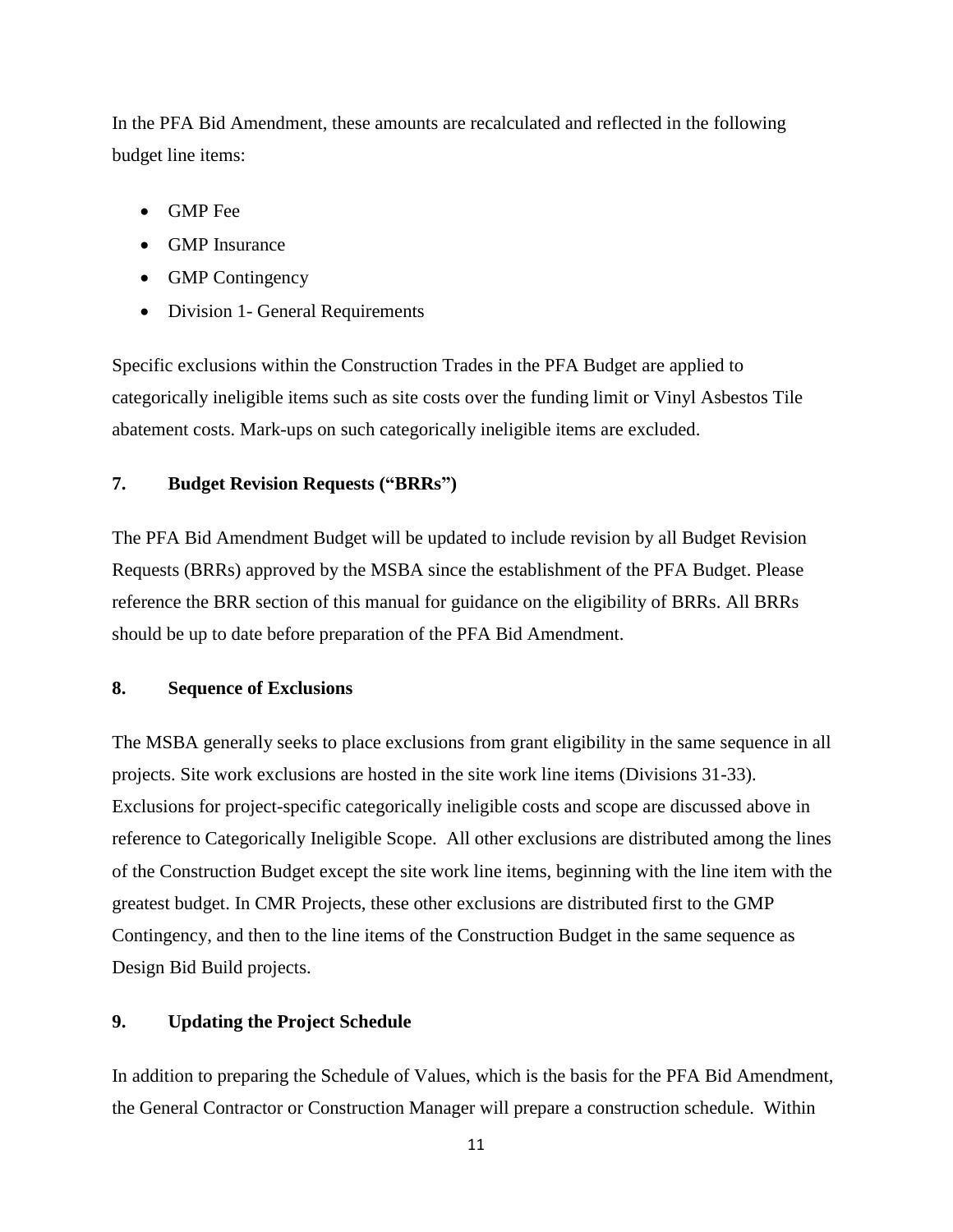two weeks of the District's approval of the General Contractor's or Construction Manager's construction schedule, the project schedule should be **updated** to contain all of the schedule activities required by Module 4 – Schematic Design, Section 4.1.2, plus the following **additional** enumerated Module 7 Schedule Activities:

- Punch list start and end dates;
- Date of project registration with US Green Building Council ("USGBC") or Collaboration for High Performance Schools ("CHPS");
- Provisional / Design package submittal date to USGBC or CHPS;
- Submittal date of 50% DCAMM Notification and 100% DCAMM Notification;
- General Contractor / Construction Manager request for final payment;
- Commissioning consultant inspection (substantial completion plus approximately ten months);
- Submittal date of Final Commissioning Report to MSBA;
- Submittal date of Final / Construction package including but not limited to Final Commissioning Report to USGBC or CHPS;
- Anticipated issuance date of final Green School Program Certification letter from USGBC or CHPS;
- Submittal date to MSBA of Commissioning Certificate of Completion;
- Submittal date to MSBA of final reimbursement request.

This project schedule must be kept up-to-date and submitted to the MSBA monthly with the OPM Report.

#### **D. Change Order Submittals**

The PFA establishes that during the course of a project, the District must submit "a list of all proposed changes" to the MSBA in the form of a "Change Order log." PFA 3.21. The MSBA then determines "whether the costs associated with such Change Orders, extra work orders, or modifications are eligible for reimbursement" pursuant to the PFA. Costs which "exceed the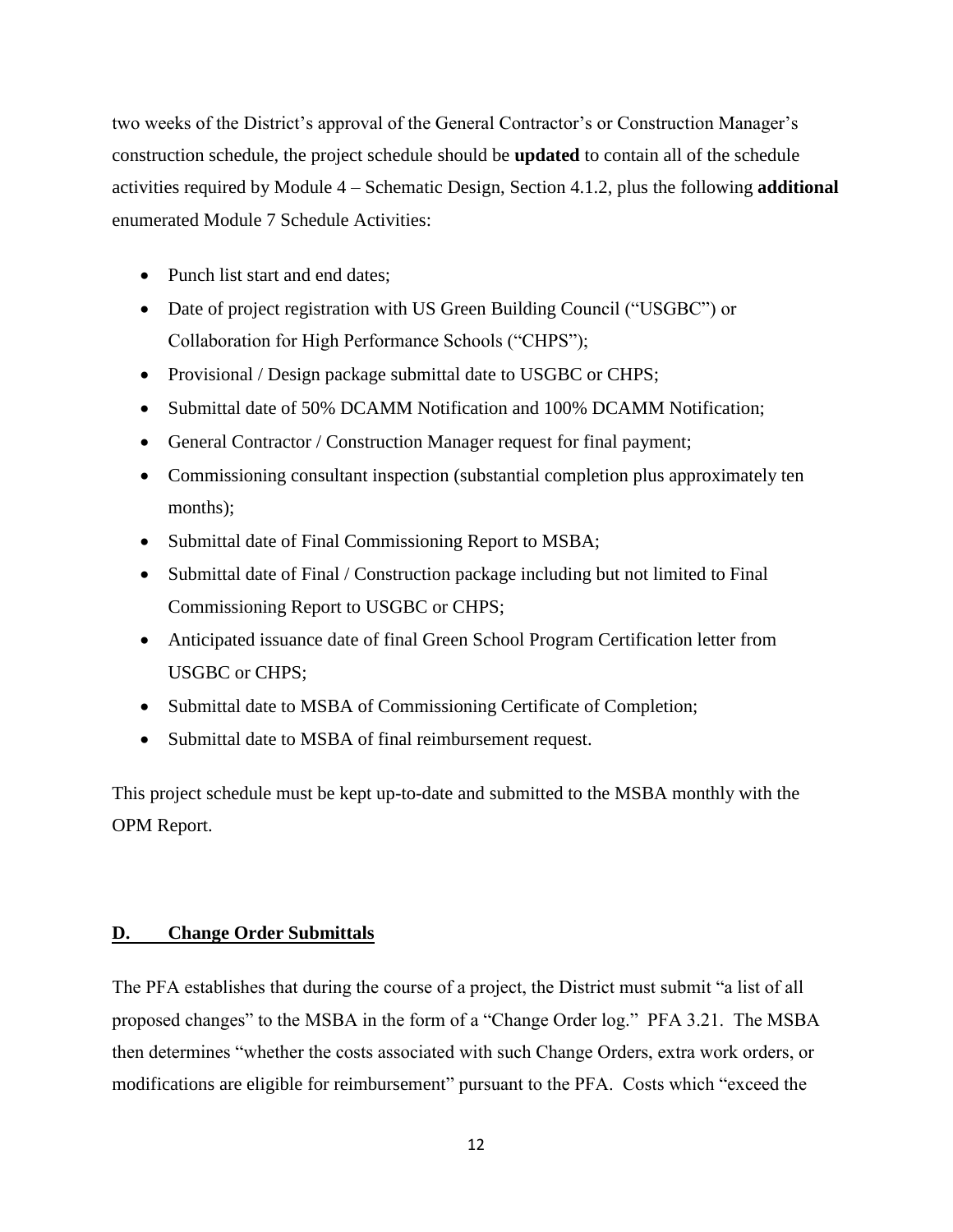provisions of the Project Scope and Budget Agreement" are ineligible for reimbursement, meaning that the District bears the full amount of such costs. 936 CMR 2.15.

The MSBA reviews District-approved Change Orders to determine reimbursement in accordance with the scope, budget and schedule agreed upon in the PFA as amended.

It is important to note that the advisability and/or necessity for entering into a Change Order is entirely within the discretion and responsibility of the District. The MSBA will not make that determination, but instead, based on the District's determination of advisability or necessity, the MSBA will determine whether the Change Order costs are eligible for reimbursement.

#### **1. Procedures Governing Change Order Eligibility Review**

The following procedures govern the MSBA's review of Change Orders for all projects:

- The MSBA reviews Change Orders for each project four times a year (quarterly).
- For each Change Order submitted, the District must submit a Change Order Log.
- On the Change Order Log the District must complete the following sections for each Potential Change Order ("PCO"):
	- a) Description
	- b) Requested by
	- c) Net Added/Deducted
	- d) Rework (stating yes or no)
	- e) Amount Ineligible/Eligible for Grant Participation
	- f) Approximate Cost by Trade
	- g) Reason for the Change
	- h) Comment (rationale/necessity for the change)
- All District entries on the Change Order Log are subject to MSBA review.
- The Change Order itself, all attachments to the Change Order, and all other documents necessary to establish the basis of the Change Order, must be submitted together with the Change Order Log.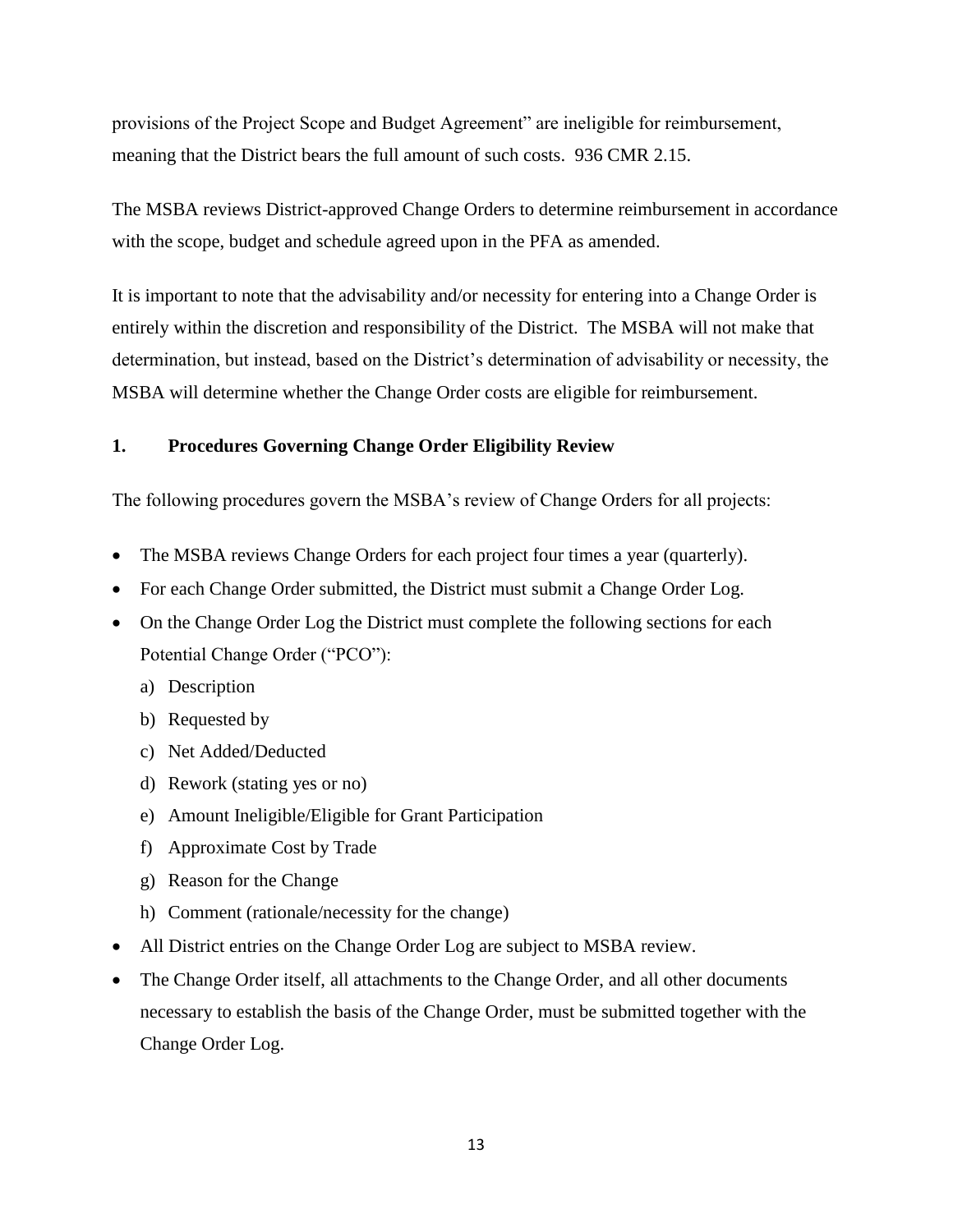- Upon the receipt of the MSBA's quarterly review determinations, the District has forty-five (45) days to request reconsideration of any MSBA Change Order Determinations it disputes. Reconsideration of MSBA Change Order Determinations is final.
- All Change Orders not submitted to the MSBA within four months after they are executed by the District will be deemed ineligible for reimbursement.
- After substantial completion, the District must continue to submit Change Orders to the MSBA as they are executed, but the MSBA will determine the eligibility of all such Change Orders only upon the submission of the final Change Order for the project.
- All Change Orders must be submitted and reviewed by the MSBA before a draft MSBA Final Project Cost Audit report can be generated for a project.
- The MSBA will reimburse the District for its eligible change order costs either: (a) upon completion of the MSBA Change Order Review and any associated Budget Revision Requests, for all projects entering a Project Scope and Budget Agreement before January 2014; or (b) upon final reimbursement from the MSBA, for all projects entering a Project Scope and Budget Agreement during or after January 2014.

#### **2. Guidelines for Eligibility Determinations of Change Orders**

The District must make a determination on the Change Order Log whether each PCO is eligible for reimbursement by the MSBA. These eligibility determinations will be reviewed by the MSBA. A PCO is ineligible for reimbursement if it is:

(1) not within the scope, budget or schedule of the project (such as owner-directed or third-party directed changes);

(2) for costs that are categorically ineligible for reimbursement; or,

(3) outside the funding limits set for specific categories of cost.

#### *a. Scope, Schedule and Budget of the Project*

The MSBA will not reimburse costs associated with construction that is not within the scope, budget or schedule of the project. The scope, budget and schedule of a project are determined at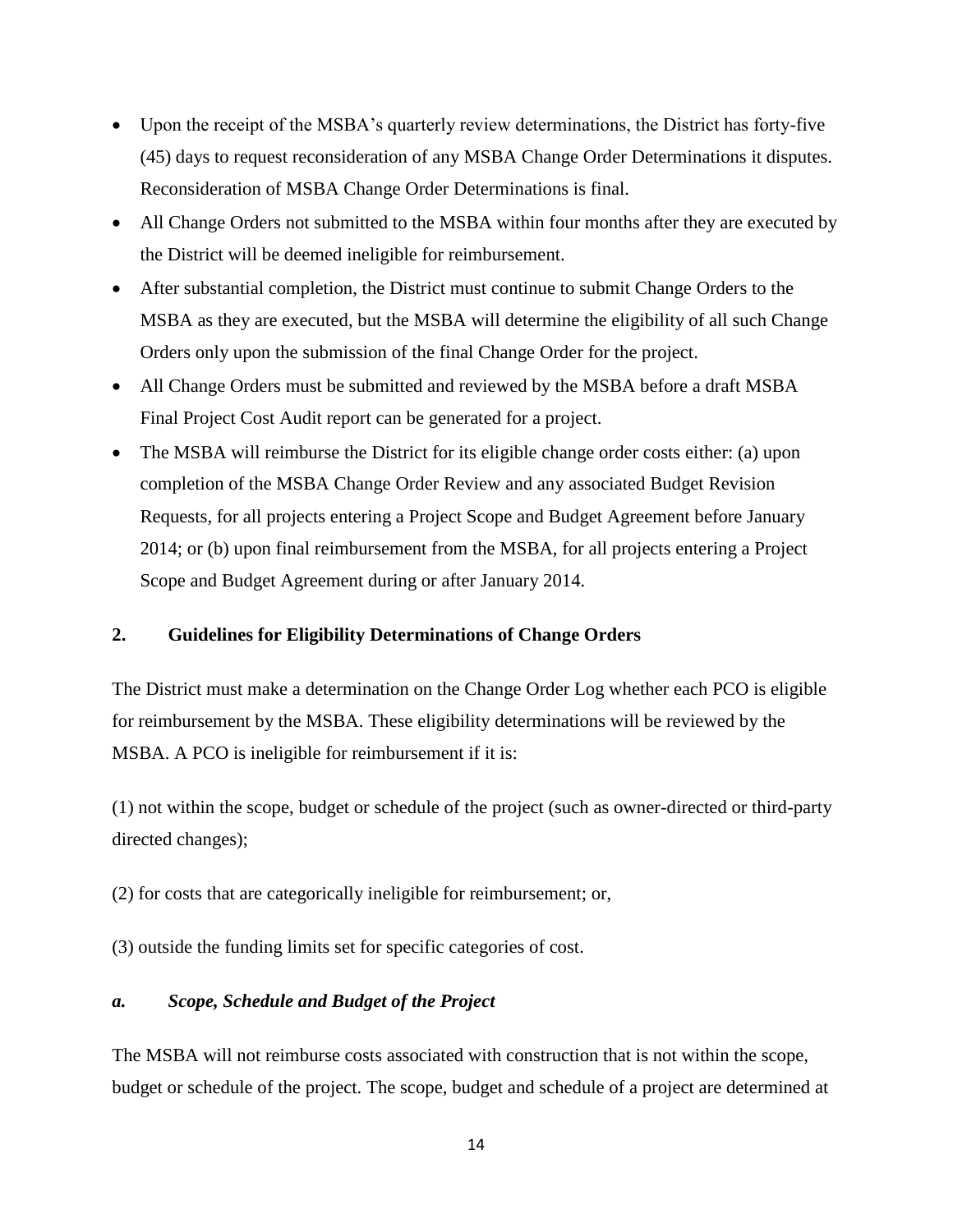PFA. "Scope" means the scope of the Proposed Project that has been mutually agreed to by the MSBA and the District as set forth in Exhibit B to the PFA including all work that is included in the final design and any work that is determined by the MSBA to be an eligible expenditure of construction contingency. A construction contingency is included within the Project Budget to address potential change orders; change order costs will not be reimbursed if they exceed the eligible construction contingency, or if they are for ineligible costs such as the costs of owner or third-party changes.<sup>1</sup> The following guidelines help to determine which costs are ineligible:

- Project costs in excess of the Maximum Total Facilities Grant will not be reimbursed.  $2.16$  (5) (a).<sup>2</sup> The Maximum Total Facilities Grant includes a potentially eligible construction contingency cost budget line from which Change Orders that are eligible may be reimbursed.
- Costs that are inadequately supported will not be reimbursed. 2.16(5) (h).
- Duplicate costs or costs unrelated to the project will not be reimbursed.  $2.16(5)$  (j).
- Schedule-related change work for delay, time extension or acceleration, including premium time, will not be reimbursed.

In addition, the MSBA will not reimburse costs associated with the following categories of PCOs:

- PCOs that are owner-directed will not be reimbursed as these add scope to the project.
- PCOs that are directed by third-parties [such as utilities or local inspectors] will not be reimbursed as these add scope to the project.
- PCOs that result from faulty workmanship, damage by the contractor or its subcontractors, or corrective action ("re-work") will not be reimbursed.

By contrast, PCO costs associated with design issues or unforeseen/differing conditions that arise within the project scope generally will be reimbursed up to the applicable funding limits.

l

<sup>&</sup>lt;sup>1</sup> Scope changes can include deletions of scope as well as added scope. The MSBA will share in the savings from deleted eligible scope in accordance with the Reimbursement Rate.

<sup>2</sup> Generally, expenditures made prior to the execution of the PFA will not be reimbursed. 2.16(5) (f). Limited exceptions exist for prior expenditures approved in writing and related to the Feasibility Study, or expenditures approved by the Board.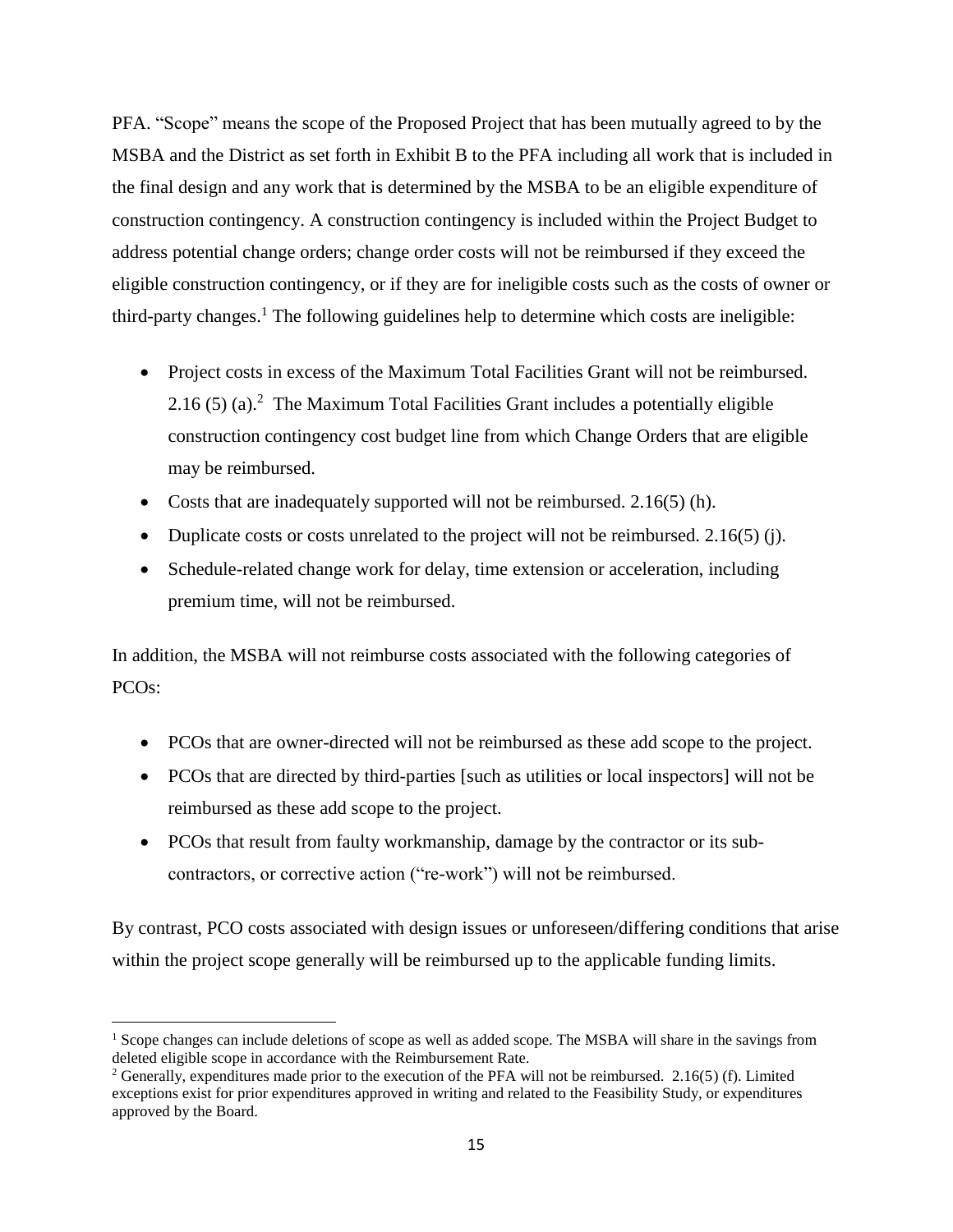#### *b. Categorically Ineligible Costs*

Certain "categorically ineligible" costs will not be reimbursed even though they are within the scope of the project. Although such costs are generally excluded from potential reimbursement during the PFA process, these costs remain ineligible when they arise in conjunction with a Change Order. Please see Appendix A (Categorically Ineligible Costs)<sup>i</sup>.

#### *c. Funding limits*

 $\overline{a}$ 

The MSBA establishes a funding limit for specific categories of work. Funding limits apply in cases where work would otherwise be eligible for reimbursement because it does not exceed scope and is not categorically ineligible. Thus, the funding limit is an additional cap on MSBA reimbursement beyond considerations of scope and categorical ineligibility.<sup>3</sup> The MSBA applies the following funding limits to all costs including Change Orders:

- Site work costs cannot exceed eight percent  $(8%)$  of the estimated total building costs.<sup>4</sup>
- For all projects entering a Project Scope and Budget Agreement during or after January 2014, the eligible construction contingency for new core projects cannot exceed one percent (1%) of the total construction budget. (Additional ineligible construction contingency may be carried.) This amount is calculated at PFA and is **not** recalculated at PFA Bid.
- For all projects entering a Project Scope and Budget Agreement during or after January 2014, the eligible construction contingency for addition and/or renovation projects<sup>5</sup> cannot exceed two percent (2%) of the total construction budget. (Additional ineligible

• A furniture, fixtures and equipment (FF&E) funding limit is also set based upon the number of students.

<sup>&</sup>lt;sup>3</sup> The following funding limits also apply to MSBA projects but generally do not arise as an issue after the PFA process:

<sup>•</sup> OPM costs cannot exceed three and a half percent (3.5%) of the estimated total construction budget. This may vary for Accelerated Repair Projects.

<sup>•</sup> Designer costs cannot exceed ten percent (10%) of the estimated total construction budget. This may vary for Accelerated Repair Projects.

<sup>•</sup> Soft costs cannot exceed twenty percent (20%) of the estimated total construction budget. This may vary for Accelerated Repair Projects.

<sup>4</sup> The estimated total building costs and estimated total construction budget are established by the PFA.

<sup>5</sup> Does not include Accelerated Repair Projects.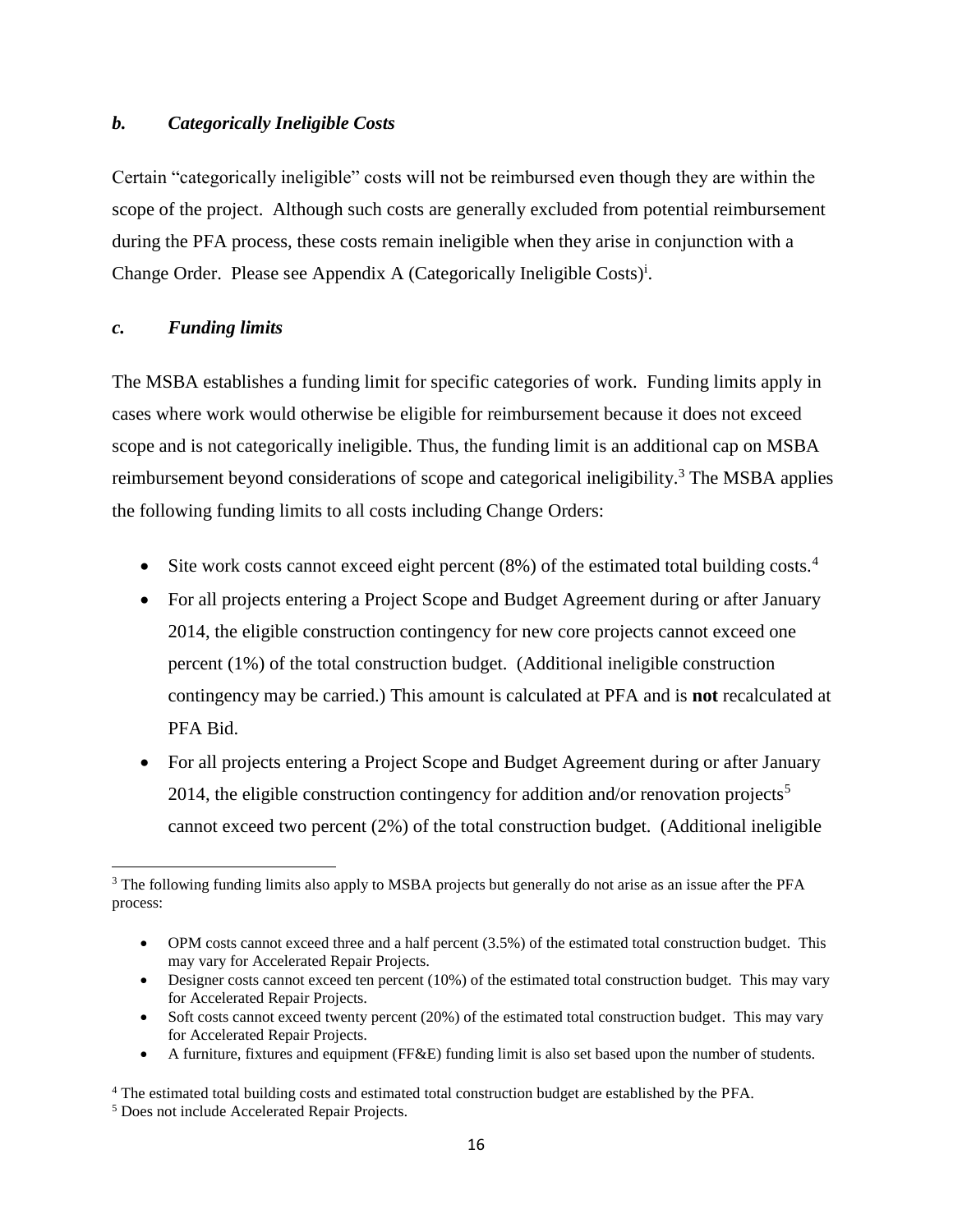construction contingency may be carried.) This amount is calculated at PFA and is **not** recalculated at PFA Bid.

The funding limit that the construction budget cannot exceed the applicable MSBA cost per square foot, though applicable to the project budget as determined by the PFA as amended, does not govern Change Orders.

#### **3. Reconsideration of Change Order Eligibility Determinations**

Upon receipt of the MSBA quarterly review, the District will have up to forty-five (45) calendar days to request reconsideration of any MSBA determination with which it disagrees through a written request to the MSBA. The District should make as full and detailed an explanation as necessary to support its request for reconsideration, setting forth all reasons pertinent to that contention and submitting any relevant supporting documentation.

The MSBA will take all relevant materials timely submitted into account during its reconsideration. It is important to note that the MSBA will conduct only one reconsideration review for each Change Order quarterly review, and the outcome of the reconsideration will be final. Any requests for reconsideration of issues relating to the substance of the Change Order Review that are not raised during this 45-day period are waived.

After substantial completion, the District must continue to submit Change Orders to the MSBA as they are executed, but the MSBA will determine the eligibility of all such Change Orders only upon the submission of the final Change Order for the project. All Change Orders must be submitted and reviewed by the MSBA before a draft MSBA Final Project Cost Audit report can be generated for a project. Unreasonably prolonged Change Order finalization that delays the submittal of a final pay requisition will result in the forfeiture of the construction costs associated with such a Change Order.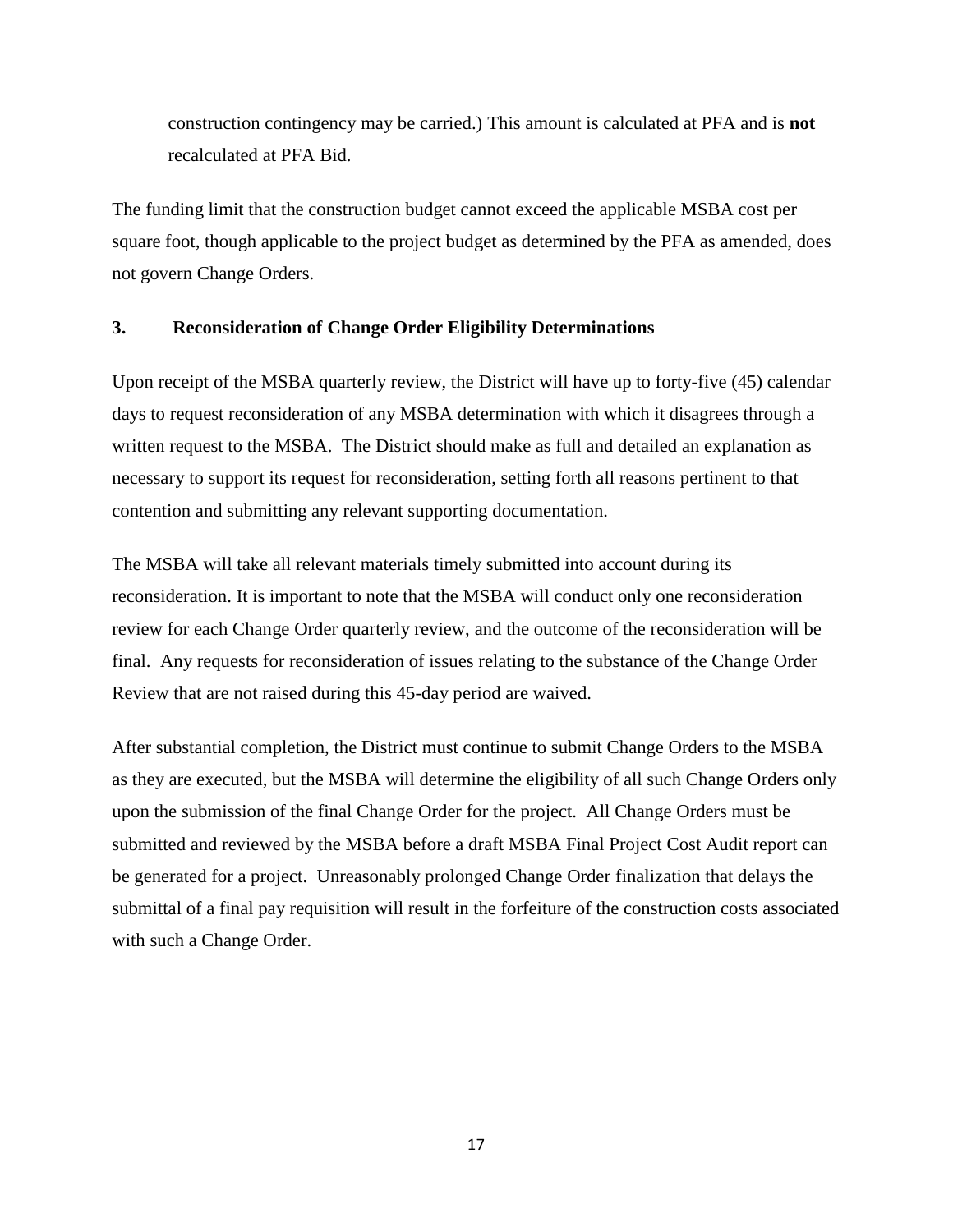#### **E. GMP Contingency Submittals**

The MSBA conducts a review of Guaranteed Maximum Price ("GMP") Contingency for eligibility similar in process to the MSBA Review of Change Orders.

GMP Contingency is unique to Construction Manager at Risk ("CMR") projects and, while this Manual addresses GMP Contingency generally, it must be emphasized that each District entering a CMR Contract will be governed by the specific terms of that contract, which may conflict with the general statements made here. In a CMR Contract the GMP Contingency is sometimes referred to as a "Construction Contingency." However, a GMP "Construction Contingency" should not be confused with the separate Construction Contingency on MSBA projects, from which Districts working with the MSBA pay Change Orders.

# **1. Costs that may be reimbursed for payments made from either GMP Contingency or Construction Contingency**

A GMP Contingency is typically included in a CMR/Cost Plus Contract to pay for additional costs that arise out of "unforeseen conditions" or "events" not reasonably anticipated at the time of the execution of the GMP, to the extent that such conditions or events do not result in or constitute a change in the Work. Additional costs that arise out of "unforeseen conditions" and or "events" that do result in or constitute a change in the Work are not typically paid out of the GMP Contingency. Rather, the GMP is increased to account for the additional costs and any additional costs are paid for out of the Construction Contingency. The MSBA does not direct how a District can use its GMP Contingency and a District may choose to pay for costs that arise out of conditions or events that result in or constitute a change in the Work from its GMP Contingency. However, the MSBA will only consider funding amounts drawn from the Construction Contingency that are used to pay for additional costs that arise out of "unforeseen conditions" and or "events" that result in or constitute a change in the Work.

The eligibility for funding costs that are paid either from GMP Contingency or Construction Contingency is determined in accordance with the provisions of the Change Order section of this Manual, which provisions are not repeated here. However, all GMP Contingency expenditures must be submitted for MSBA review on the GMP Contingency Log, including those costs that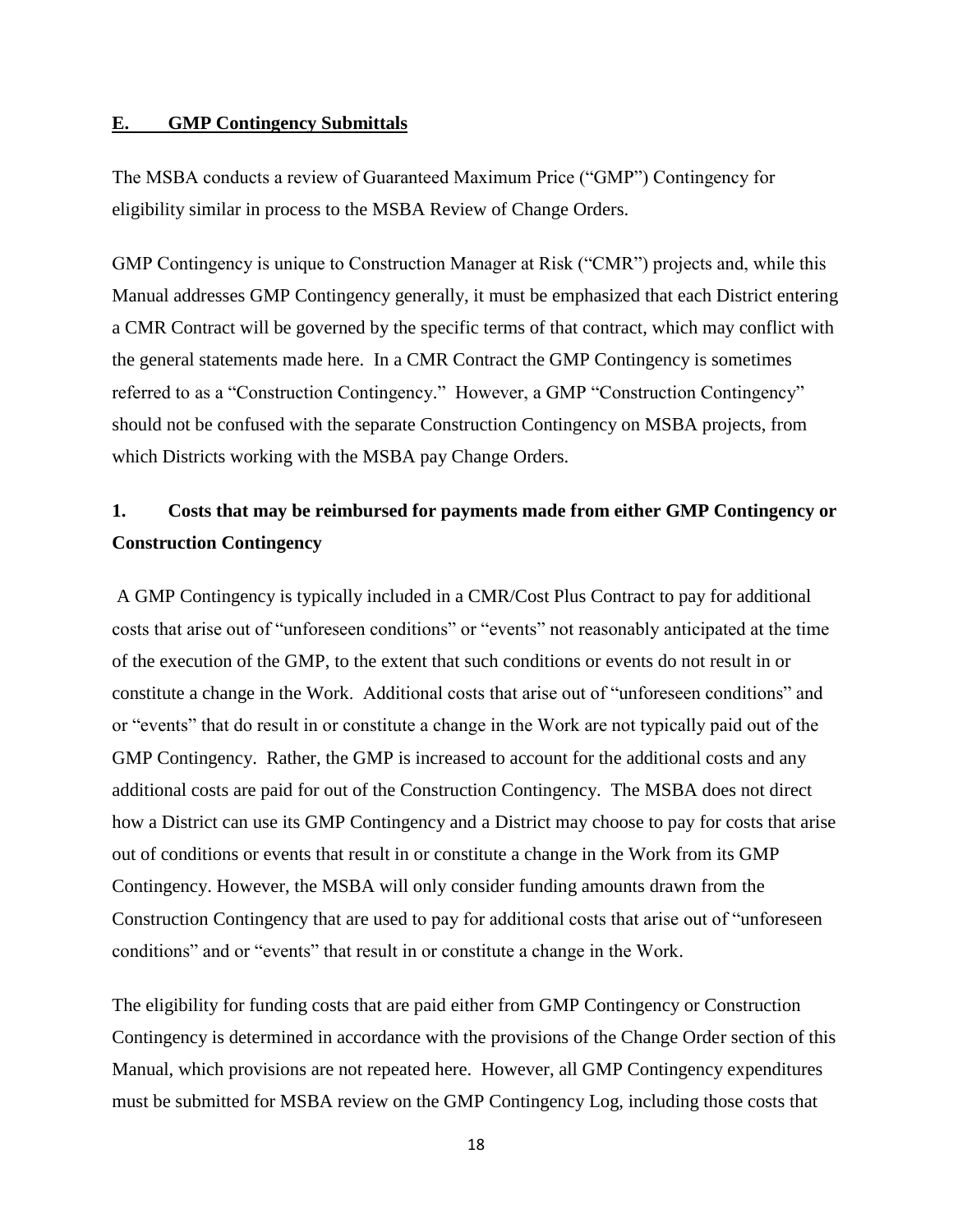are of the sort that may be paid from either GMP Contingency or Construction Contingency. Upon exhaustion by the District of its GMP Contingency, the MSBA will suspend its review of, and participation in, GMP Contingency expenditures. The District must continue to submit its GMP Contingency expenditures to the MSBA in the GMP Contingency log until the end of the project, however, for the purposes of audit.

# **2. Costs that should be paid exclusively from GMP Contingency, not from Construction Contingency**

On MSBA projects, unforeseen costs that do not result in or constitute a change in the work must be paid from GMP Contingency. Generally, costs that do not result in or constitute a change in the work may include, but are not limited to, the following:

- Minor concealed or unknown conditions not materially different from those indicated in the contract documents.
- Unanticipated cost overruns stemming from the CMR's procurement of subcontracts, other purchases of materials, or labor costs provided that the same are not caused by the fault, negligence, or breach of contract of the Construction Management or any Subcontractor or Supplier.
- Expediting or acceleration costs required to meet the baseline schedule, not caused by the negligence of the CMR or its subcontractors.
- Correction of defective or non-conforming work not caused by the negligence of the CMR or its subcontractors.

#### **3. Costs ineligible for MSBA reimbursement**

Not all GMP Contingency expenditures are eligible for MSBA reimbursement. Please note as stated in the Change Order section of this Manual, that the MSBA does not reimburse for costs arising out of defective work or non-conforming work, otherwise known as "re-work." **As a general principle, the MSBA does not participate in acceleration, overtime, delay or other costs associated with changed schedule.** The MSBA will not participate in GMP Contingency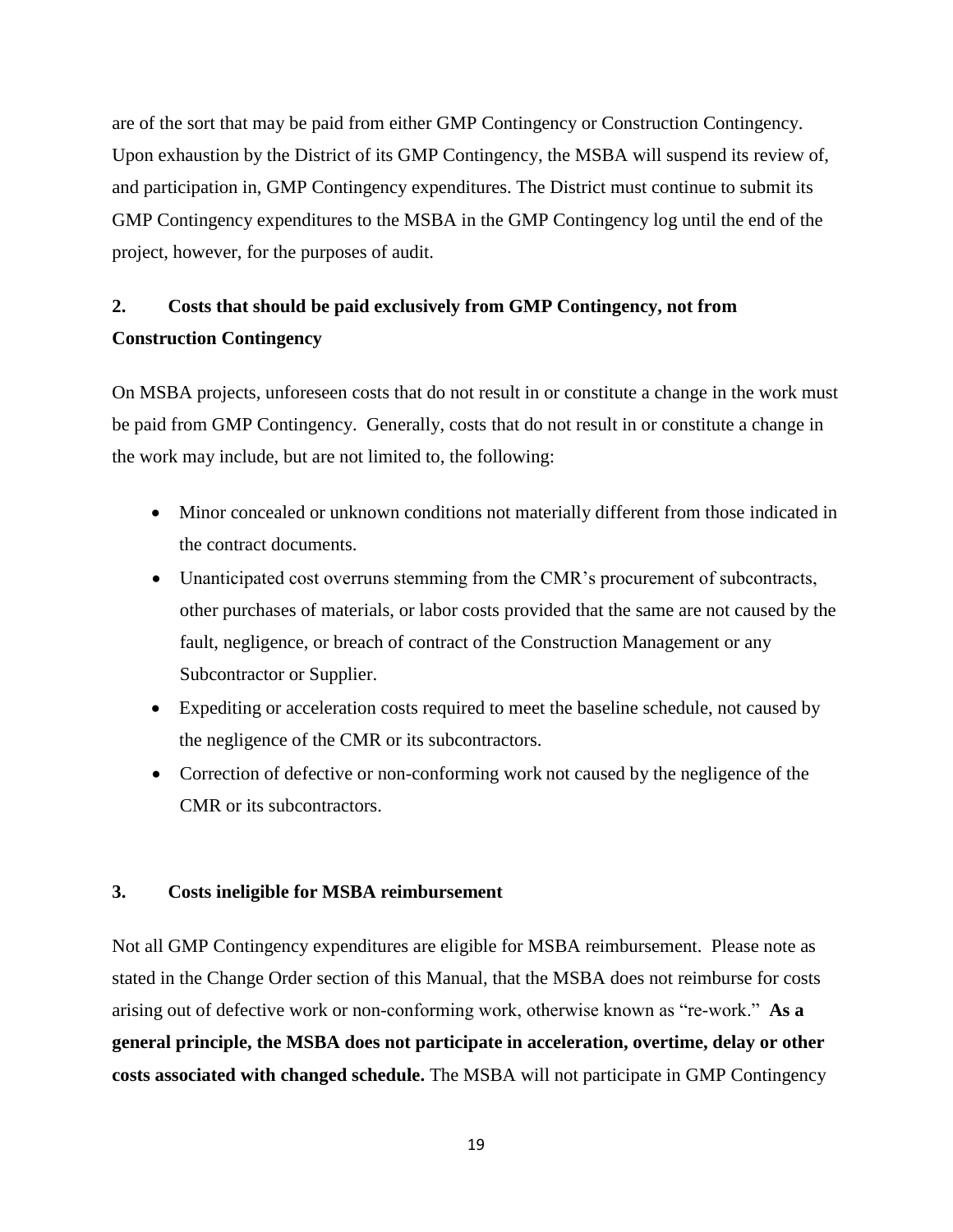Expenditures for categorically ineligible costs. Please see the Appendix of Categorically Ineligible Costs.

# **4. Procedures Governing GMP Contingency Expenditure Eligibility Review**

The following procedures govern the MSBA's review of GMP Contingency Logs for all projects:

- The MSBA reviews GMP Contingency Logs for each project four times a year (quarterly).
- For its GMP Contingency expenditures to be reviewed for reimbursement, the District must submit a GMP Contingency Log.

• On the GMP Contingency Log, the District must complete the following sections for each expenditure:

- a) Item Number
- b) Description
- c) Requested by
- d) Net Added/Deducted
- e) Amount Ineligible/Eligible for Grant Participation
- f) Approximate Cost by Trade
- g) Reason for the Expenditure
- h) Comment (rationale/necessity for the expenditure)
- All District entries on the GMP Contingency Log are subject to MSBA review.
- Upon the receipt of the MSBA's quarterly review determinations, the District has fortyfive (45) days to request reconsideration of any MSBA GMP Contingency Determinations it

disputes. Reconsideration of MSBA GMP Contingency Determinations is final.

• GMP contingency expenditures not submitted to the MSBA within four months after they are paid by the District will be deemed ineligible for reimbursement.

• After substantial completion, the District must continue to submit GMP Contingency Logs to the MSBA.

• All GMP Contingency expenditures must be submitted and reviewed by the MSBA before a draft MSBA Final Project Cost Audit report for a project can be generated.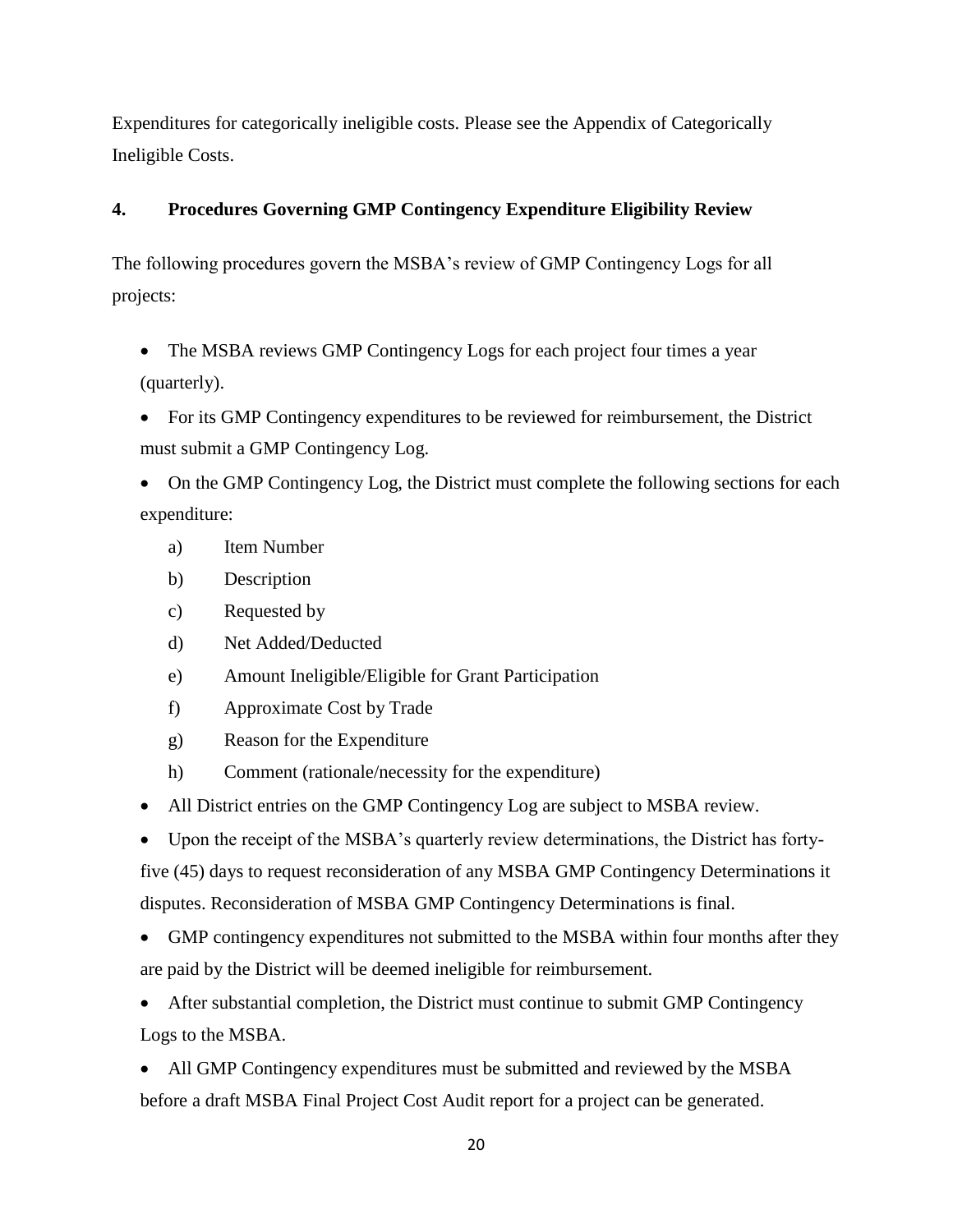At any appropriate time during a project, holds and buy savings may move among line items within the construction budget, but can only be re-dedicated with MSBA participation to scope that is eligible. It is unnecessary to move holds and buy savings first to the GMP Contingency and then to a new line, but that is considered best practice so that the MSBA can timely review the eligibility of the costs to which they are re-dedicated. Once they are moved to the GMP Contingency, funds associated with holds and buy savings are subject to the same eligibility review as all funds expended from GMP Contingency.

#### **5. Reconsideration of GMP Contingency Eligibility Determinations**

Upon receipt of the MSBA quarterly review of GMP Contingency expenditures, the District will have forty-five (45) calendar days to request reconsideration of any MSBA determination with which it disagrees through a written request to the MSBA. The District should make as full and detailed an explanation as necessary to support its request for reconsideration, setting forth all reasons pertinent to that contention and submitting any relevant supporting documentation.

The MSBA will take all relevant materials timely submitted into account during its reconsideration. It is important to note that the MSBA will conduct only one reconsideration review for each GMP Contingency quarterly review, and the outcome of the reconsideration will be final. Any requests for reconsideration of issues relating to the substance of the GMP Contingency Review that are not raised during this 45-day period are waived.

After substantial completion, the District should continue to submit GMP Contingency expenditures on the GMP Contingency Log to the MSBA as the GMP Contingency is expended. All GMP Contingency expenditures must be submitted and reviewed by the MSBA before a draft MSBA Final Project Cost Audit report can be generated for a project. Unreasonably prolonged GMP Contingency finalization that delays the submittal of a final pay requisition may result in the forfeiture of reimbursement for associated GMP Contingency expenditures.

#### **F. Budget Revision Requests (BRRs)**

BRRs revise a District's Budget so that budgeted funds are available to meet project costs. Every MSBA project has a Total Project Budget ("Budget") within which the District must

21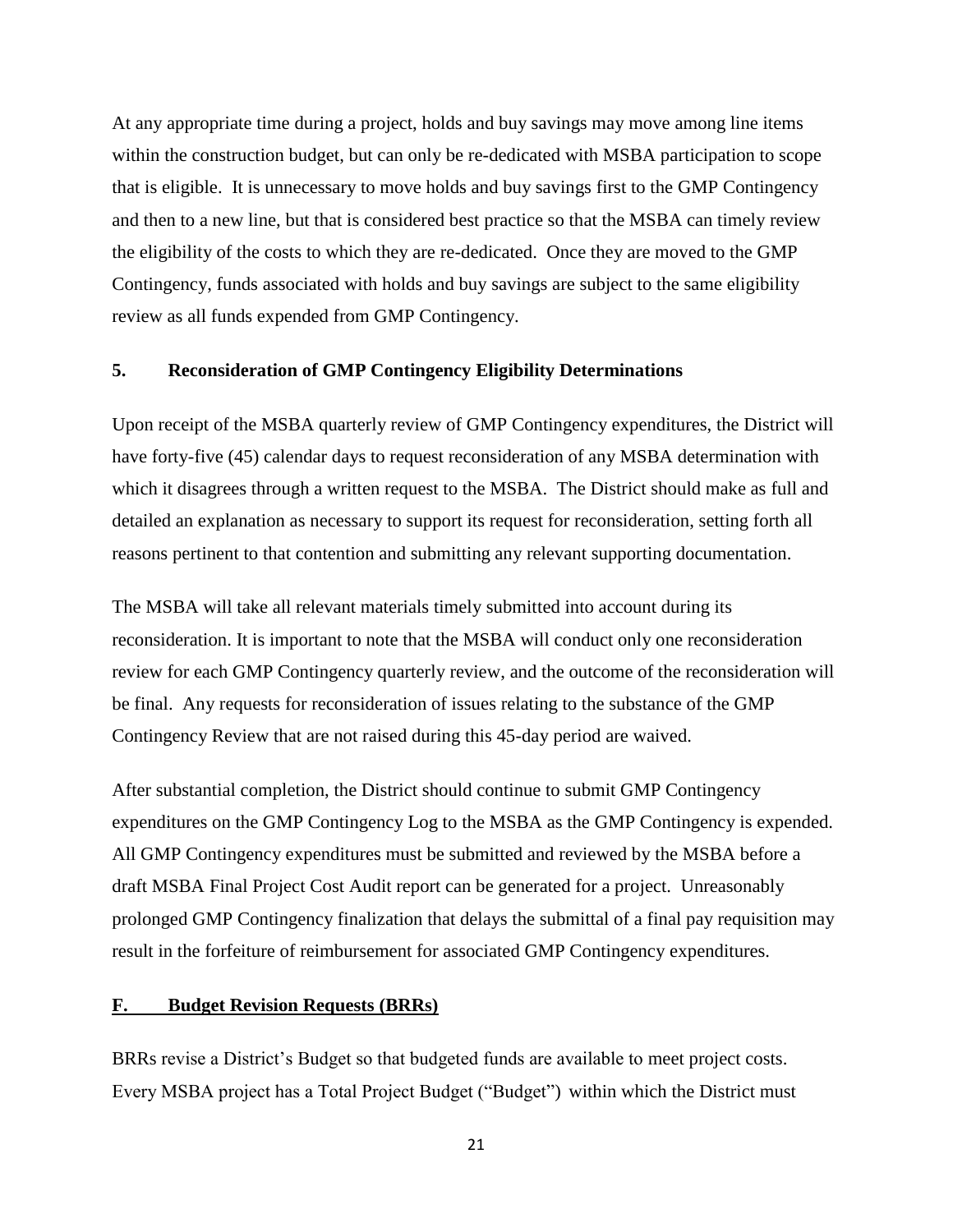complete its project. As authorized by the MSBA Board of Directors, this Budget, associated with the Project Funding Agreement ("PFA"), includes both the District's and the MSBA's estimated share of the project costs. The MSBA only participates in costs that are "eligible" for participation, as established by the MSBA regulations and policies; costs in which the MSBA does not participate are known as "ineligible."<sup>6</sup>

Before the Project Budget can be revised by the PFA Bid Amendment, the budget for all soft costs must be up-to-date and reconciled by BRRs; only then will the Construction Budget be revised in order to create a PFA Bid Amendment that reflects the Schedule of Values ("SOV") representing the successful Bid on Design Bid Build Projects, or representing the Guaranteed Maximum Price on Construction Manager at Risk Projects.

BRRs may be used to revise budgeted line-item values to allow expended funds to meet budgeted funds in the appropriate category or line item. The District's Budget is set on a line item basis, and all costs must be submitted to the particular line item in which they are expended. The District will not be reimbursed for sums that exceed the amount of a given line. District reimbursement within a given line may further be limited by exclusions from eligibility ("exclusions") for categorically ineligible costs (such as swimming pools), or by exclusions of costs that exceed the allowance for MSBA's participation in certain items of scope, such as the allowance for MSBA's participation in site work. BRRs are the means by which the budget of line items can be changed, within the amount of the Budget, without increasing the Maximum Total Facilities Grant ("Maximum Grant").<sup>7</sup> Thus, surplus budget from one line item may be transferred to another line item in which there is a budget shortfall. The MSBA may determine some transfers to be ineligible, thus decreasing the Maximum Grant.

The MSBA may require BRRs to move Construction Contingency into the Change Order line.

 $\overline{\phantom{a}}$ 

<sup>6</sup> Both eligible and ineligible budgets can be transferred by means of a BRR.

<sup>7</sup> Within the Budget, the MSBA establishes a Maximum Total Facilities Grant ("Maximum Grant"), which is the outside limit of what the MSBA can reimburse. The MSBA may not participate in the total amount of the Maximum Grant because the Budget contains potentially eligible contingency budgets that the District may use for ineligible costs, the District may realize cost savings, and the District may not complete the entire project scope. All costs are subject to audit by the MSBA.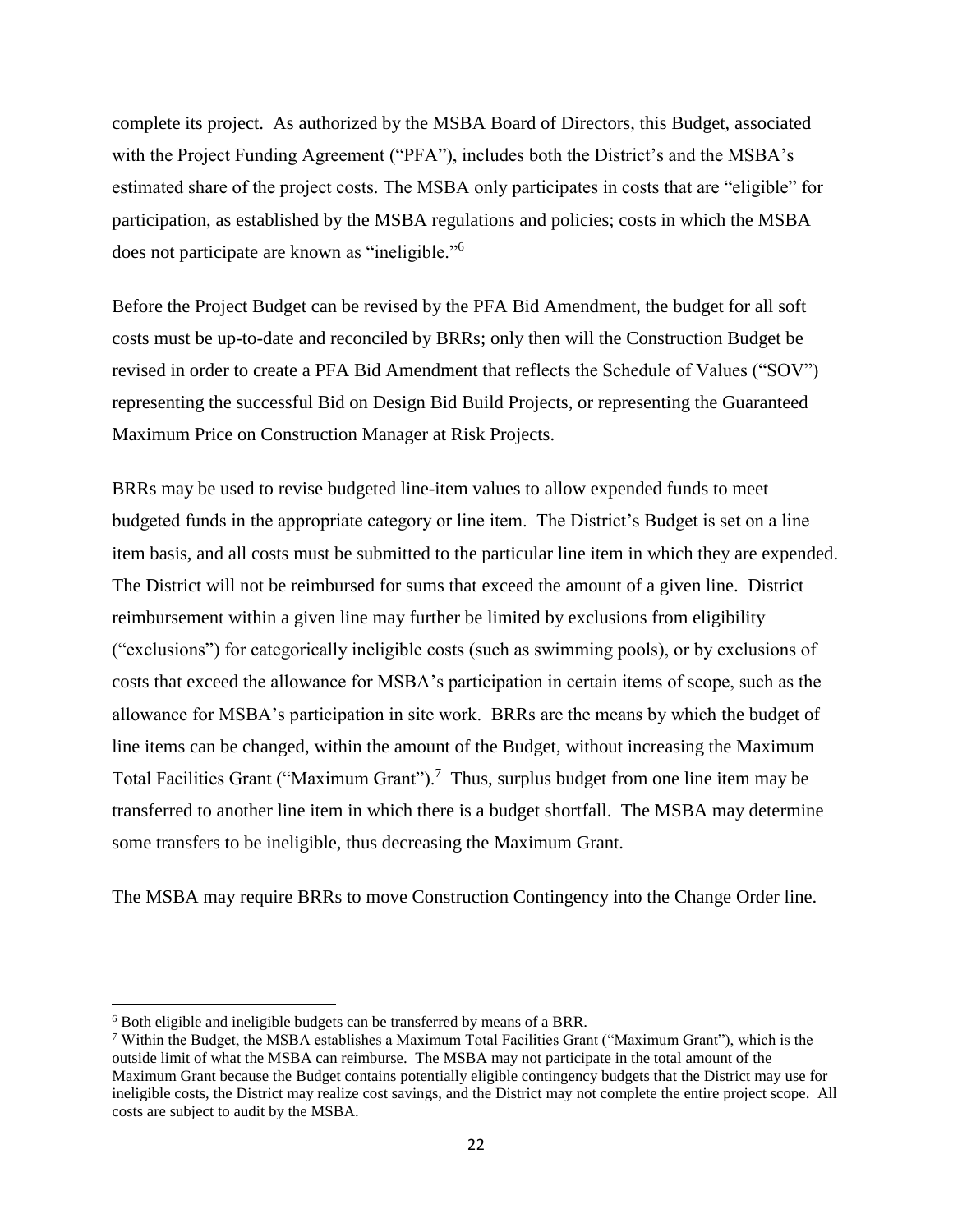#### **1. BRRs that reconcile buy savings, holds and allowances – CMR contracts**

For CMR contracts, buy savings, holds and allowances may move freely within the lines of a construction budget without eligibility determinations. <sup>8</sup> The Construction Budget is defined to include:

- GMP Fee
- GMP Insurance
- GMP Contingency
- Divisions 1-33

 $\overline{a}$ 

Please note that the Construction Contingency is defined to fall **outside** the Construction Budget.

The movement of buy savings, holds and allowances between lines must be reflected in analogous movements of budget between the lines, or the Budget will suffer from over-runs and under-runs, and be unable to accommodate costs within the appropriate lines.

Buy savings and holds may move from one line of the construction budget to any other. In contrast, amounts budgeted to an allowance cannot be re-dedicated to scope other than that to which they were first assigned, but any amounts that are budgeted as a single allowance that is spread over several line items (for example, signage or winter conditions) can be freely dispersed over those several line items without MSBA eligibility determinations.

In the case of the movement of buy savings, holds and allowances among the line items of the construction budget, a BRR to reflect such movements may be submitted whenever there is the risk of a line item being insufficient to cover a cost. Before final audit during project closeout, when no further movement of holds, allowances or buy savings among the lines are anticipated, any remaining unspent holds and buy savings may be moved to GMP Contingency, and unspent

<sup>&</sup>lt;sup>8</sup> "Buy savings" represent the difference between the estimated cost to complete a budgeted item of work in a CMR Contract and the actual cost to the CMR of contracting the completion of that work excluding allowances. A "Hold" is a guaranteed maximum price for the completion of a discrete line item of work in a CMR Contract. As a consequence, upon completion of all the work included under a CMR Contract, a CMR will be paid the lesser of its cost plus a fee or of the GMP. If that overall cost includes the cost to complete a line item that is subject to a Hold, the overall cost may only include the lesser of the Hold price or the cost to complete that line item of work. An "Allowance" is an adjustable cost estimate that is included in a budget by the CMR and owner as a place holder for the actual cost of completing work that is not defined as of the time of contract.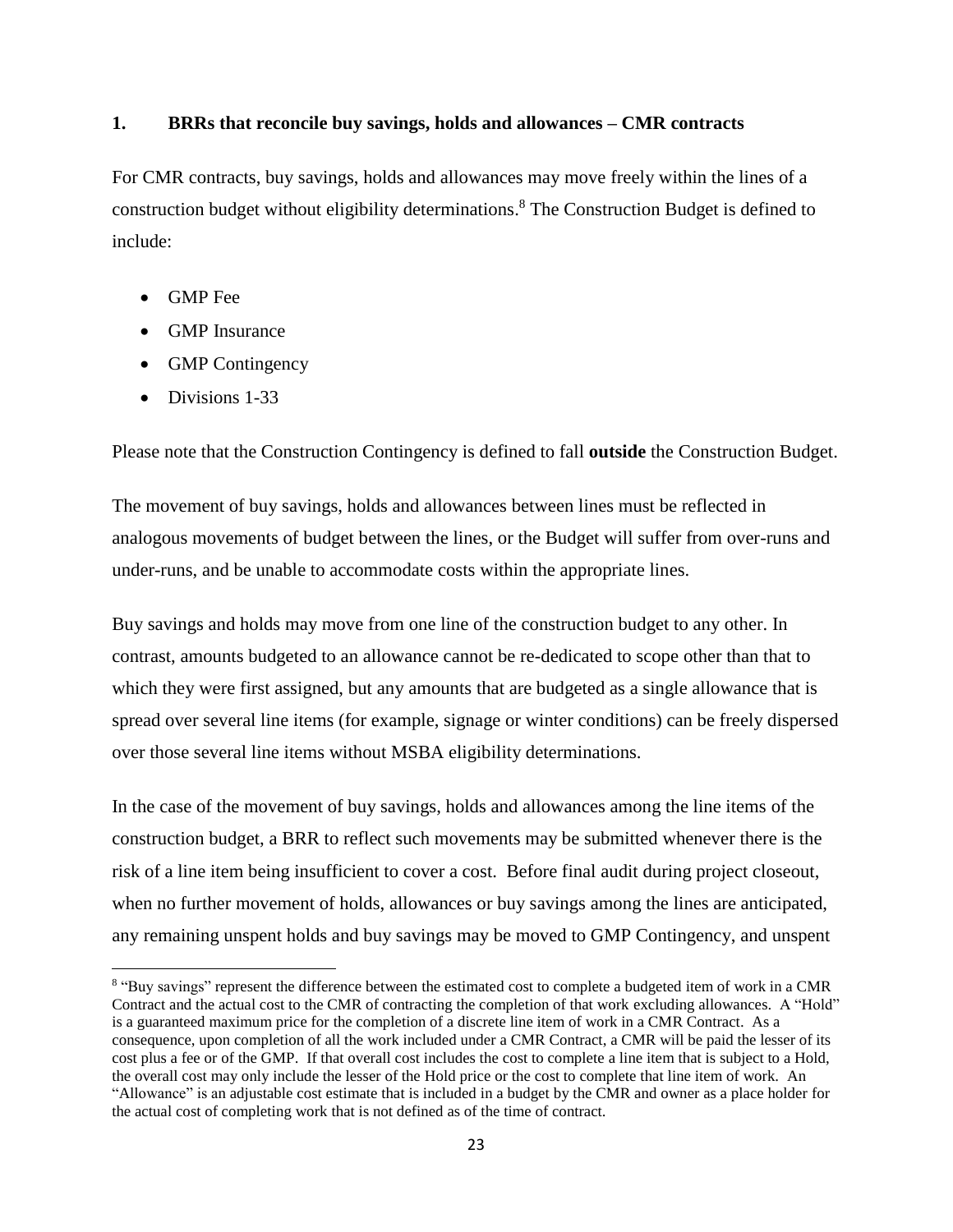allowances may be moved to Construction Contingency. Holds or buy savings which move to the GMP Contingency do so as potentially eligible, and may be used for eligible expenditures to the same extent as GMP Contingency could be. Allowances that move to Construction Contingency will do so as ineligible, because an allowance cannot be dedicated to scope other than that to which it was originally assigned. Any movement of GMP Contingency, buy savings or holds to the Construction Contingency will be deemed ineligible, because the MSBA will participate in the value of the unspent budget, according to the same principle by which it participates in bid savings. The MSBA will perform an eligibility review of all costs paid from GMP or Construction Contingency.

#### **2. BRRs for all budgetary matters other than buy savings, holds and allowances**

BRRs that are used for any budgetary matters other than buy savings, holds and allowances should be submitted when the need becomes apparent that the budget as configured cannot accommodate project costs. An example of such a BRR would be the transfer of Owner's Contingency to the "A&E Other Basic Services" line item to increase the amount that is available to fund costs that are incurred for work under that line item.

BRRs for change orders, that transfer budget from Construction Contingency to the Change Order budget line so that costs may be submitted against that line, are to be submitted in association with the MSBA review of Change Order eligibility.

#### **3. Process for submitting BRRs**

BRRs are to be submitted to and reviewed by the MSBA according to a two-step process: the paper BRR and the electronic BRR. Please note that adequate budget to accommodate costs may not be available in the appropriate line items of the MSBA Budget, until BRRs are processed.

(1) Paper BRR

- The District must submit a paper BRR requesting that the Budget be revised that is signed by the District's:
	- o Chief Executive Officer,

24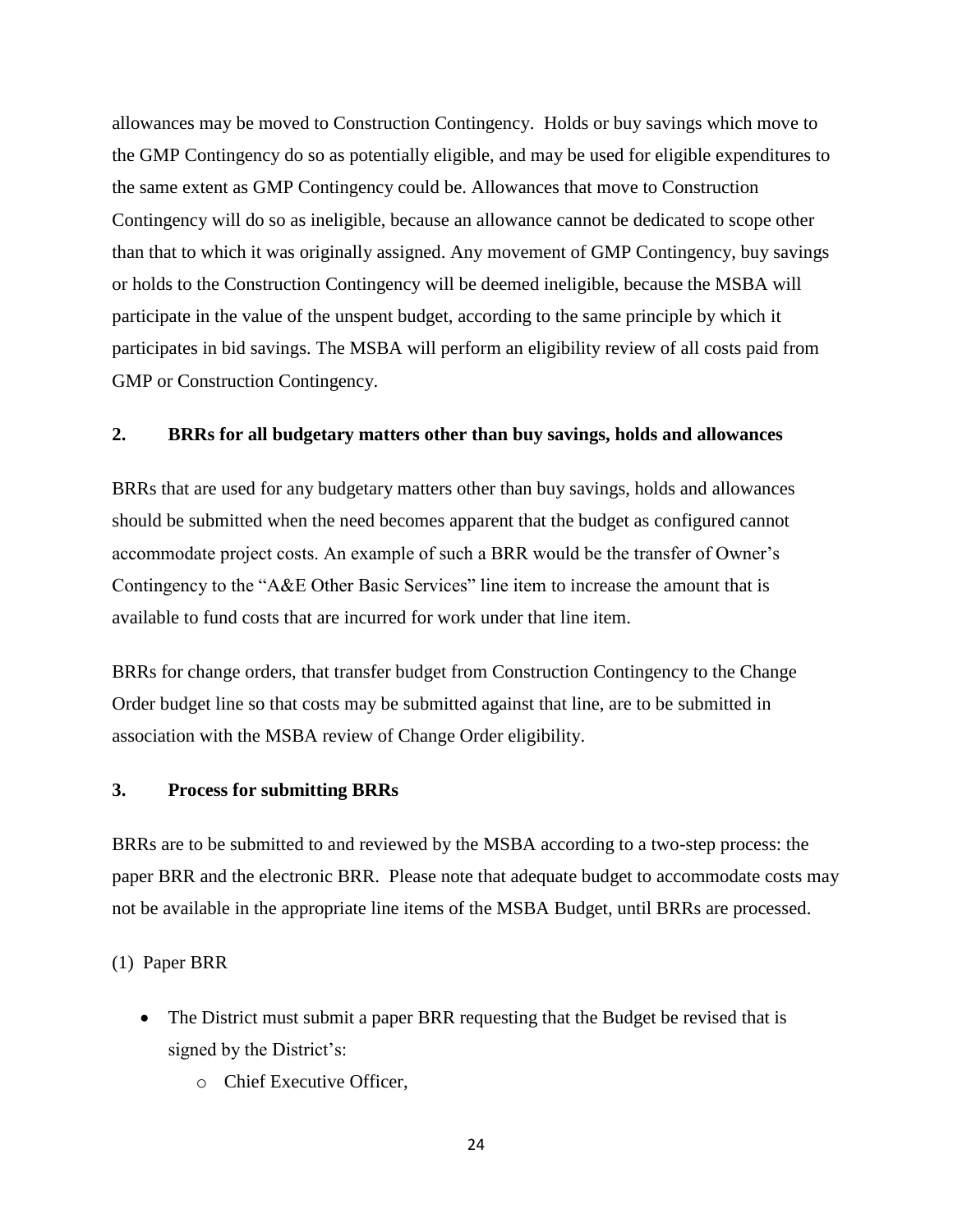- o Superintendent of Schools, and
- o Chair of the School Committee.
- The MSBA requires supporting documentation to be submitted with the paper-copy BRR.
- An adequate reason for the revision must be provided on the BRR form; should the MSBA determine the reason stated to be inadequate, the BRR will be returned to the District for further processing.
- The MSBA will note exclusions on the paper-copy BRR, execute the BRR and return it to the District.

(2) Electronic BRR

- After the paper copy, executed by the MSBA, has been returned to the District, the District must submit the BRR electronically in Pro-Pay.
- The MSBA will accept and approve the electronic BRR and enter the exclusions in Pro-Pay.

## **4. Eligibility Determinations in regard to BRRs**

Eligibility determinations for costs submitted to budgets transferred by BRR are made according to the same principles that govern all MSBA eligibility determinations. Costs are ineligible if they add scope or accelerate the schedule from the scope and schedule established in the PFA, if they are categorically ineligible (see Appendix of Categorically Ineligible Costs), or are beyond the funding limits set for specific categories of cost. In addition, funds which have been determined to be ineligible (against which an exclusion has been placed) remain ineligible when transferred (and the exclusion is transferred with them).

Thus, legal fees, land acquisition, swing space, modular units, and moving costs are some examples of costs that are categorically ineligible when submitted against budgets revised by BRR. Funding limits apply to the specific categories of otherwise eligible cost including:

- OPM Basic Services
- Designer Basic Services
- Earthwork (Division 31)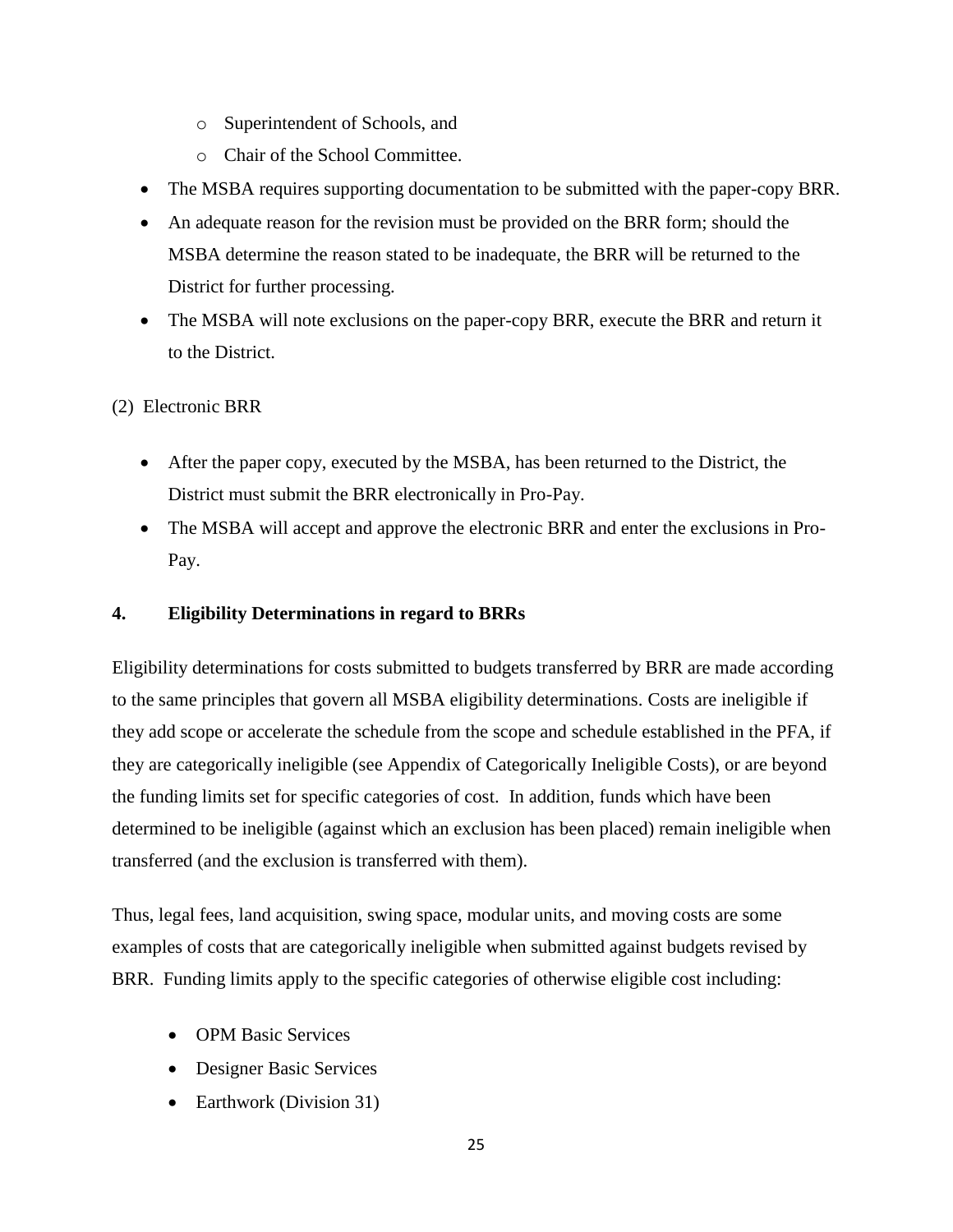- Exterior Improvements (Division 32)
- Utilities (Division 33)
- Furnishings
- Computer Equipment

The following costs, when within budget for scope designated by the PFA, are generally eligible subject to audit:<sup>9</sup>

- OPM Air Quality Testing
- Designer Other Reimbursable Services
- Designer Printing
- Designer Geo Tech Services
- Designer Air Quality Testing
- Construction Insurance

 $\overline{a}$ 

 $\overline{\phantom{a}}$ 

# <sup>i</sup>APPENDIX of

# CATEGORICALLY INELIGIBLE COSTS

Categorically ineligible costs include costs that are not core to the educational program, such as:

- Swimming pools, skating rinks, field houses, district administrative office space, and indoor tennis courts. 2.16(5) (m).
- Synthetic turf. Site Cost Allowance Guidelines ("SCAG").
- Athletic stadiums, or excavation, earthwork, and pedestrian walkways within stadiums. (SCAG).
- Spectator amenities such as concession stands, press boxes, and toilet facilities for outdoor athletic facilities. (SCAG).
- Transportation of students  $2.16(5)$  (s).
- Water and wastewater treatment and disposal (MSBA will reimburse up to eight percent [8%] of the estimated total building costs).

<sup>9</sup> Costs associated with the Feasibility Study (such as Feasibility Study contract alignment, Feasibility Study traffic study, or Feasibility Study site survey) are transferred as eligible funds only during the Feasibility Study phase, and associated BRRs must be recorded prior to the entry of the PFA.